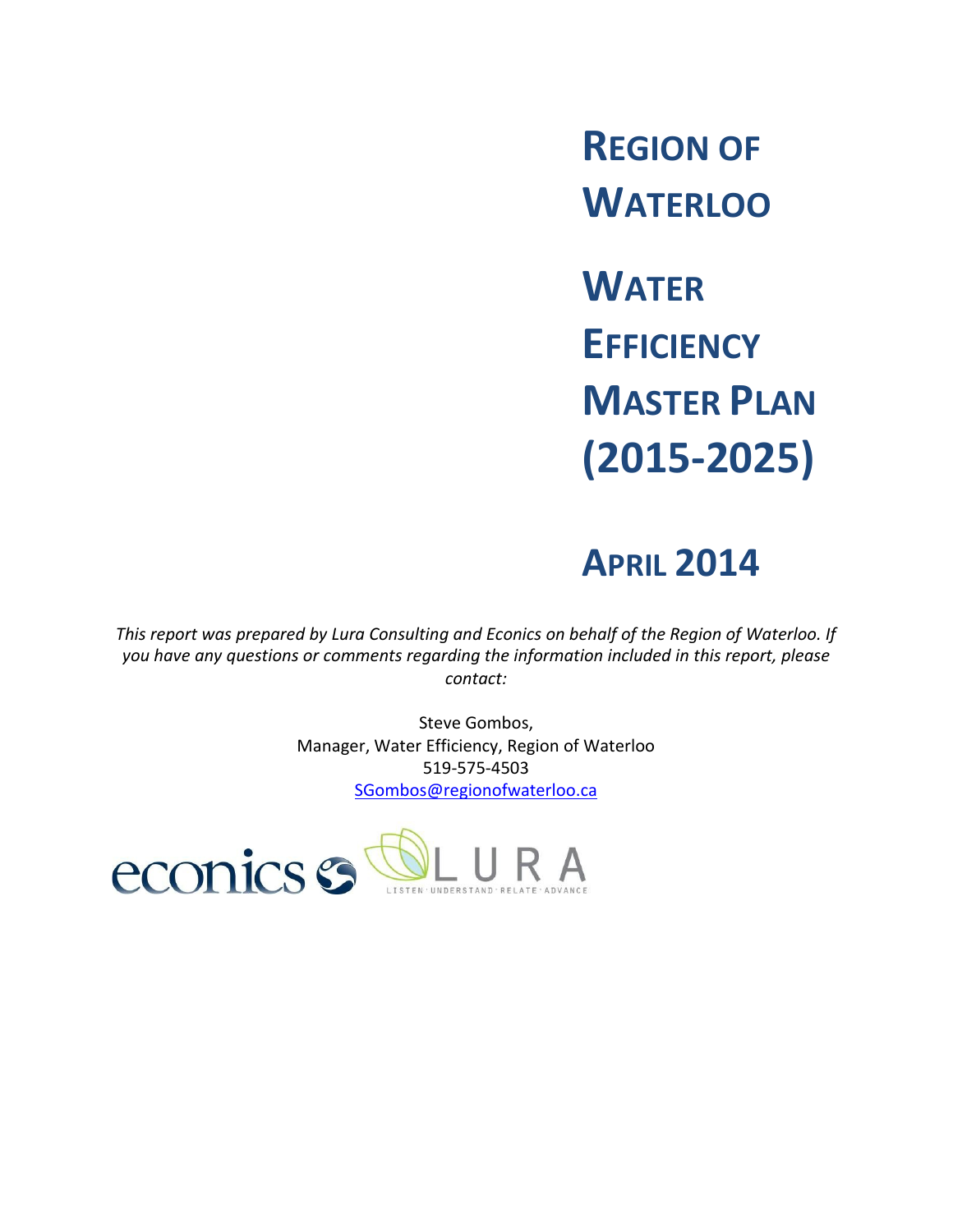## **Table of Contents**

## **List of Figures**

| Figure 4: Summary of Proposed Water Efficiency Program for WEMP 2015-2025  11 |  |
|-------------------------------------------------------------------------------|--|
| Figure 5: Flow Chart of the Residential Water Savings Assistance Program 14   |  |
|                                                                               |  |
|                                                                               |  |
|                                                                               |  |
|                                                                               |  |
|                                                                               |  |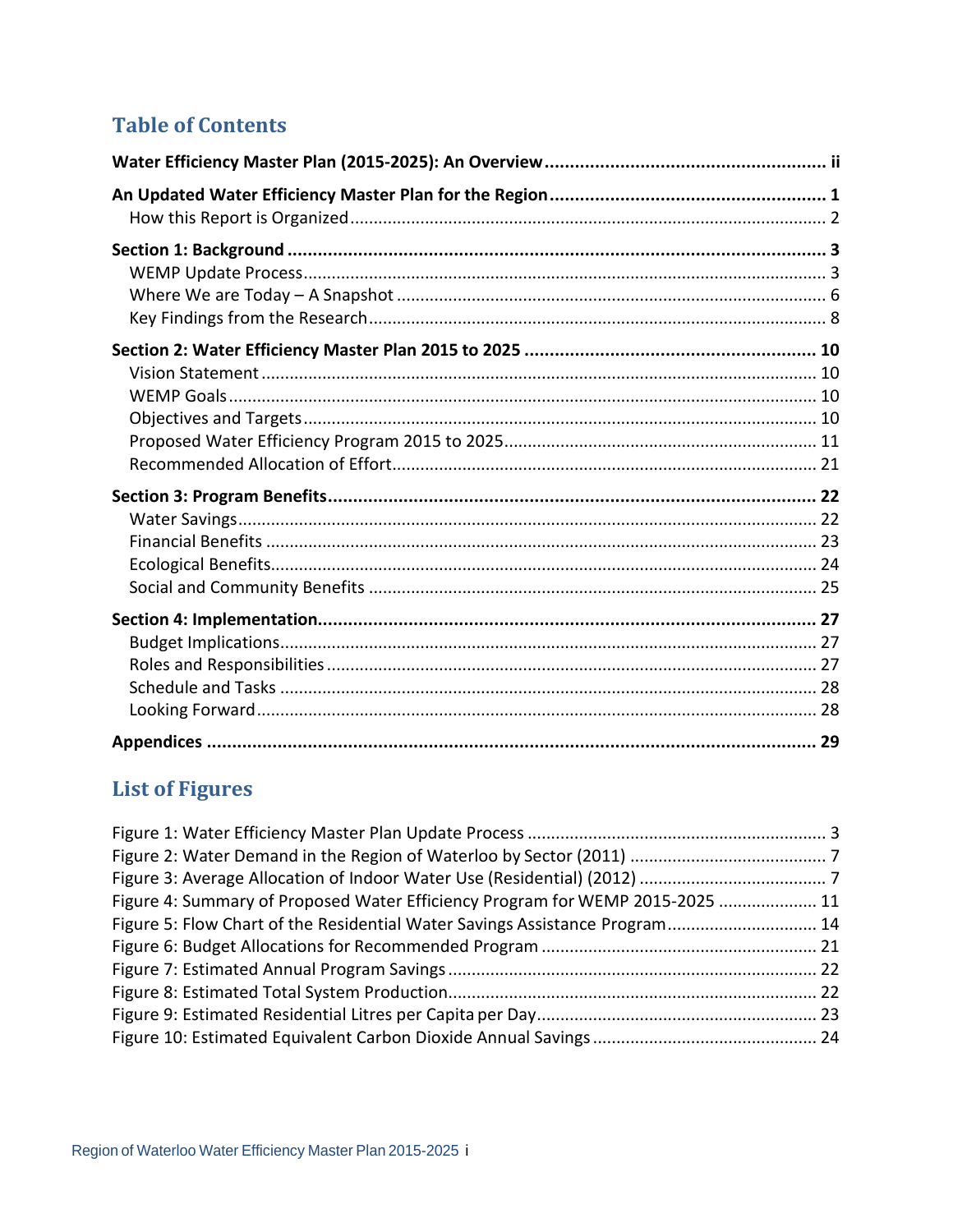## **Water Efficiency Master Plan (2015-2025): An Overview**

## <span id="page-2-0"></span>**VISION:**

The Region of Waterloo Water Efficiency Program contributes to sustaining a clean and reliable drinking water supply for the future; a supply that draws primarily from our groundwater and river water sources.

### **GOALS**

- To engage municipalities, residents, businesses, and institutions in actions and behaviours that promote water efficiency and conservation;
- To positively impact our communities, environment and economy through the benefitsthat result from water efficiency and conservation;
- To defer large capital infrastructure projects decades into the future, and focus on a sustainable water supply with groundwater and river sources;
- To effectively monitor and report on the measurable benefits of the waterefficiency program; and
- To be recognized as innovative leaders in water efficiency.

### **OBJECTIVES**

- To further reduce indoor and outdoor water demand in the residential sector.
- To reduce total system demand for water (i.e. metered residential andcommercial, institutional and industrial sectors).
- To keep summer peak demands ratios at or below existing levels.
- To avoid increases to Water Efficiency Program budget and staff levels.

### **RECOMMENDED WATER EFFICIENCY PROGRAM: 2015-2025**

| <b>Sector</b>                                                                 | <b>Continuing Activities</b>                                           | <b>New or Enhanced Activities</b>                                                                                                                |  |
|-------------------------------------------------------------------------------|------------------------------------------------------------------------|--------------------------------------------------------------------------------------------------------------------------------------------------|--|
| <b>Residential</b><br><b>Sector</b>                                           | <b>General Education and</b><br>Awareness                              | Residential Water Savings Assistance Program<br><b>Toilet Flapper Program</b><br><b>Rainwater Harvesting Program</b>                             |  |
| Commercial,<br><b>Industrial and</b><br><b>Institutional</b><br>(CII) Sectors | <b>Water Efficient Technology</b><br>(W.E.T.) Program                  | CII F-newsletter<br><b>Restaurant Certification Program</b><br>Cooling System Program                                                            |  |
| <b>Partner</b><br><b>Profession</b>                                           | <b>Trades Training</b>                                                 | New Home Building Incentives<br><b>Plumber Sustainability Training</b>                                                                           |  |
| Community-<br>Wide                                                            | <b>Water Conservation By-Law</b><br>Pressure and Leakage<br>Management | <b>Enhanced Interactive Website and Communications</b>                                                                                           |  |
| <b>Research and</b><br><b>Development</b>                                     | Water Softener Research                                                | Residential Hot Water Recirculation System Research<br><b>Commercial Sub-Metering Education and Advocacy</b><br>Landscape Topsoil Depth Advocacy |  |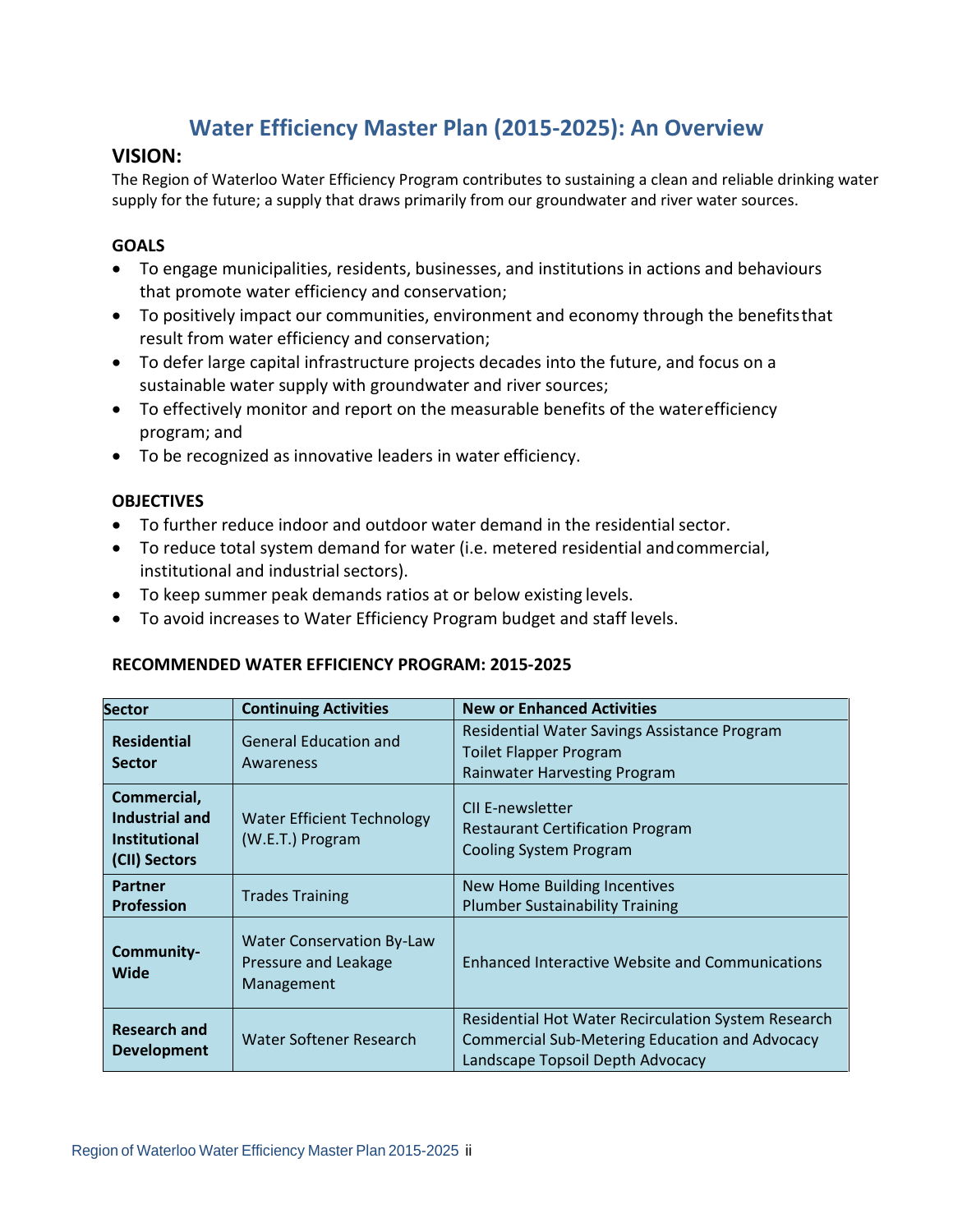#### **RECOMMENDED ALLOCATION OF EFFORT AND BUDGET**

The recommended programs were screened from a long list of industry best practices. The estimated implementation cost for the proposed WEMP is \$800,000 per year in capital, which matches current budget allocations. The benefits of the proposed WEMP 2015 – 2025 are listed below.

It is recommended that the available capital budget be allocated roughly in proportion to sectoral demand (see below).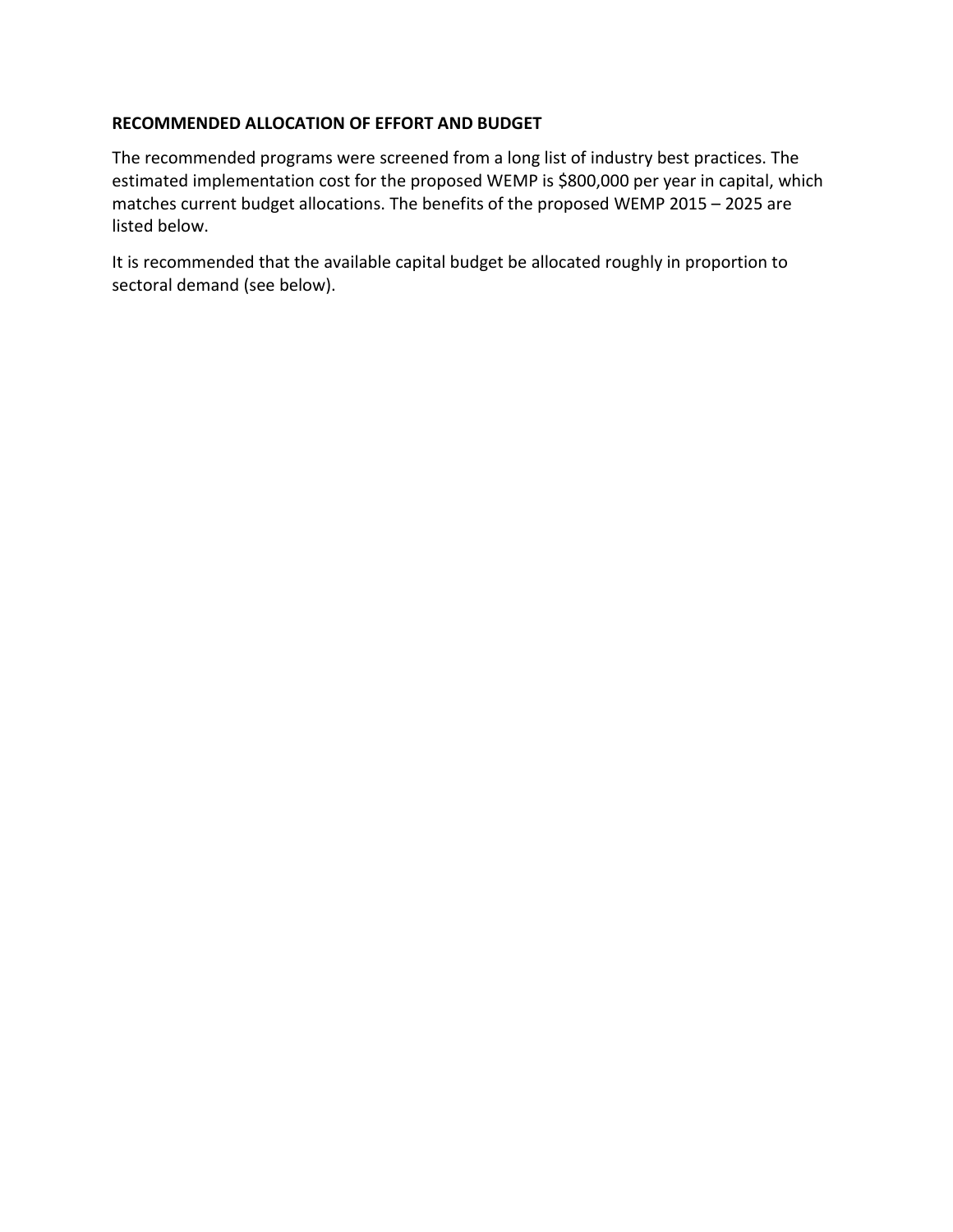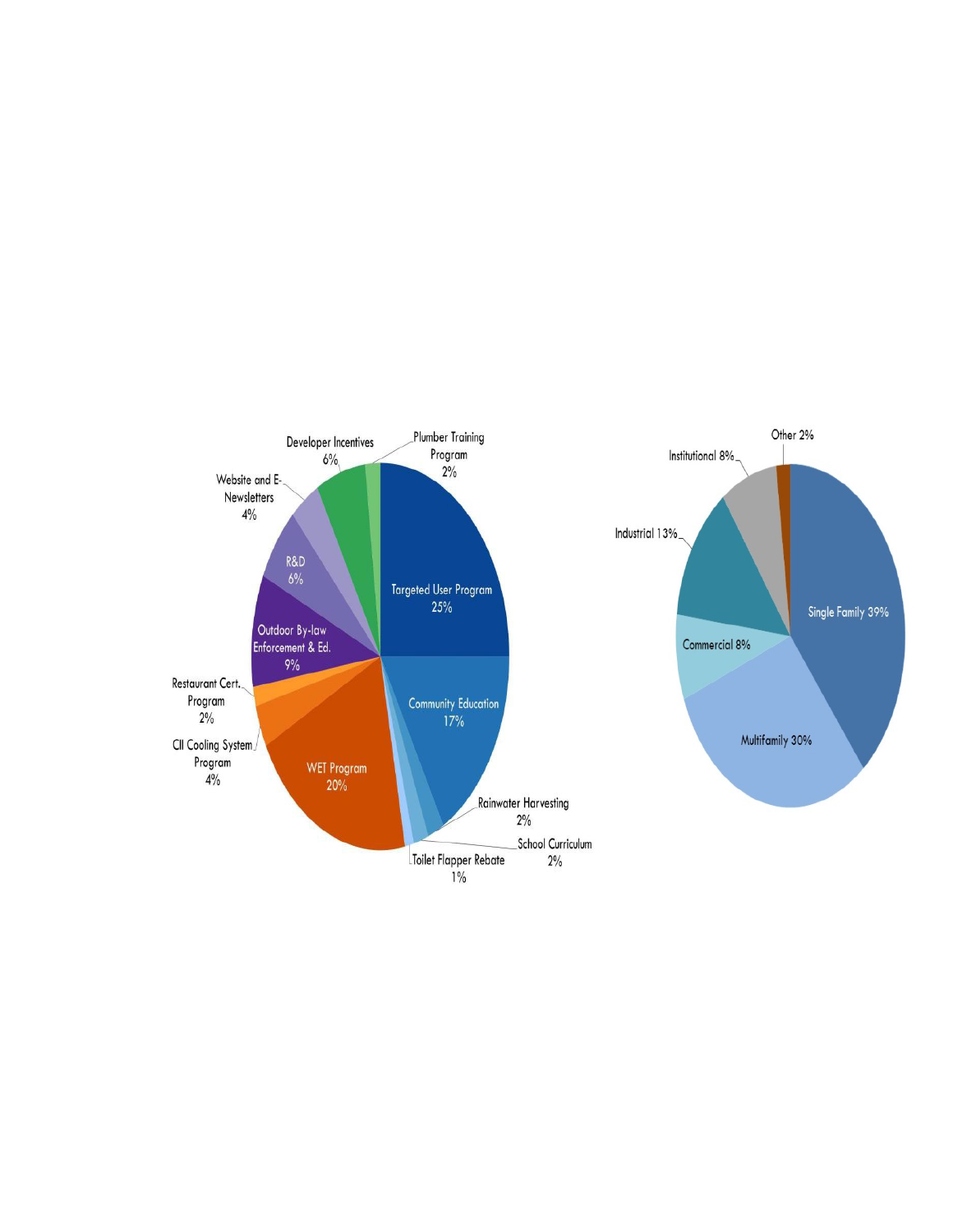This amounts to the following allocation by program sector in the table below. Note that these allocations will be revised on an annual basis to match program priorities for that year.



## **EXPECTED BENEFITS**

- In the year 2025, the program will be saving 1370 million litres (ML) a year
- Over the ten years of the program, the cumulative total water savings will be 9023 ML
- Residential water consumption decrease from 202 to 168 litres per capita per day by2025
- Cumulative water and wastewater operating cost savings of \$2.5 million by 2025
- Deferral of a Great Lakes displacement pipeline from 2035 to beyond 2051
- **•** Estimated 7700 tonnes of  $CO<sub>2</sub>e$  avoided from release into atmosphere

The continued water use reductions and deferred water supply infrastructure is also projected as part of the 2013 Water Supply Master Plan Update (Report E-13-123).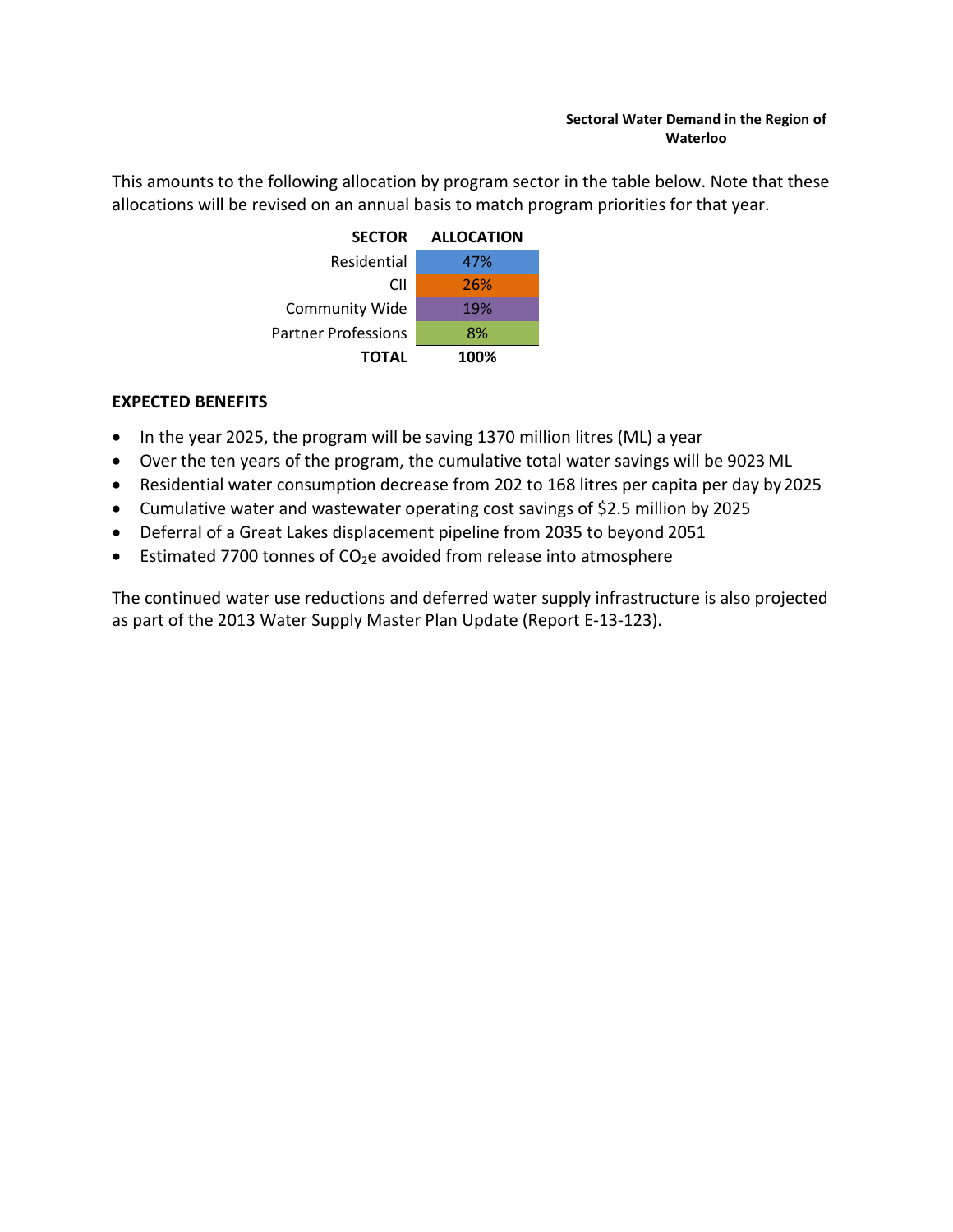## <span id="page-6-0"></span>**An Updated Water Efficiency Master Plan for the Region**

The Region of Waterloo has been actively engaged in water efficiency programs since 1974. The Region is a recognized leader in water efficiency and conservation and has taken proactive measures to foster behaviour change in water use. Utilities across North America view many of the water efficiency activities in the Region as best practices in the field.

A key component of the Region's overall strategic approach to water conservation planning is the Water Efficiency Master Plan (WEMP). The first WEMP was approved by Council in 1998, with the goal of reducing water consumption by 1.5 million gallons per day (MGD) by 2009. With the approval of the Region's Long Term Water Strategy in 2000 (LTWS), designed to supply water to the Region until 2041, the 1998 WEMP was enhanced in 2001 to include a subsidized rain barrel distribution program, the Ayr Water Efficiency Program, a new Water Conservation By-Law, and increased public education.

The WEMP was updated again in 2006 for the period between 2007 and 2015 (WEMP 2007- 2015). This most recent WEMP has already achieved significant water savings – 42% ahead of the target for 2011, and has exceeded the 2015 WEMP target of 8146  $\text{m}^3\text{/day}$ . These water savings have resulted in reduced costs, lower greenhouse gas emissions, and most importantly, have contributed to the deferral of large water infrastructure projects.

While the Region's current water efficiency program has achieved success, there is a pressing need to continue to improve water efficiency across all sectors. The Region's population is growing faster than projected, requiring plans to ensure water demands can be met. While large capital projects such as the Great Lakes Pipeline are an option, they represent a significant cost to taxpayers. The Water Supply and Distribution Master Plan proposes that large capital work projects for water supply can be deferred decades into the future – at cost savings of more than \$100 million dollars – if water demand declines to below 160 litres per person per day by 2031, driven in part by water conservation measures<sup>1</sup>. Currently, the Tri-City average single family residential daily per capita demand sits at 202 litres per person per day, indicating we have a ways to go to reach that target.

An updated water efficiency program will provide financial and ecological benefits to the Region. Modelling indicates that annual system production will be lower as a result of savings across community sectors, and single family residential consumption will fall to 168 litres per capita per day by 2025. In addition, the program will save an estimated total of 7,705 tonnes of  $CO<sub>2</sub>e$ , and help to reduce environmental impacts from water extraction and wastewater outflows. The community will also benefit through improved customer service and regulatory compliance, as well as reduced water risks during drought.

 $1$ Stantec (2011). Water Supply And Distribution Operations Master Plan Water Demand Forecasting. Prepared for the Region of Waterloo, Project No. 1611 10918, September 2011.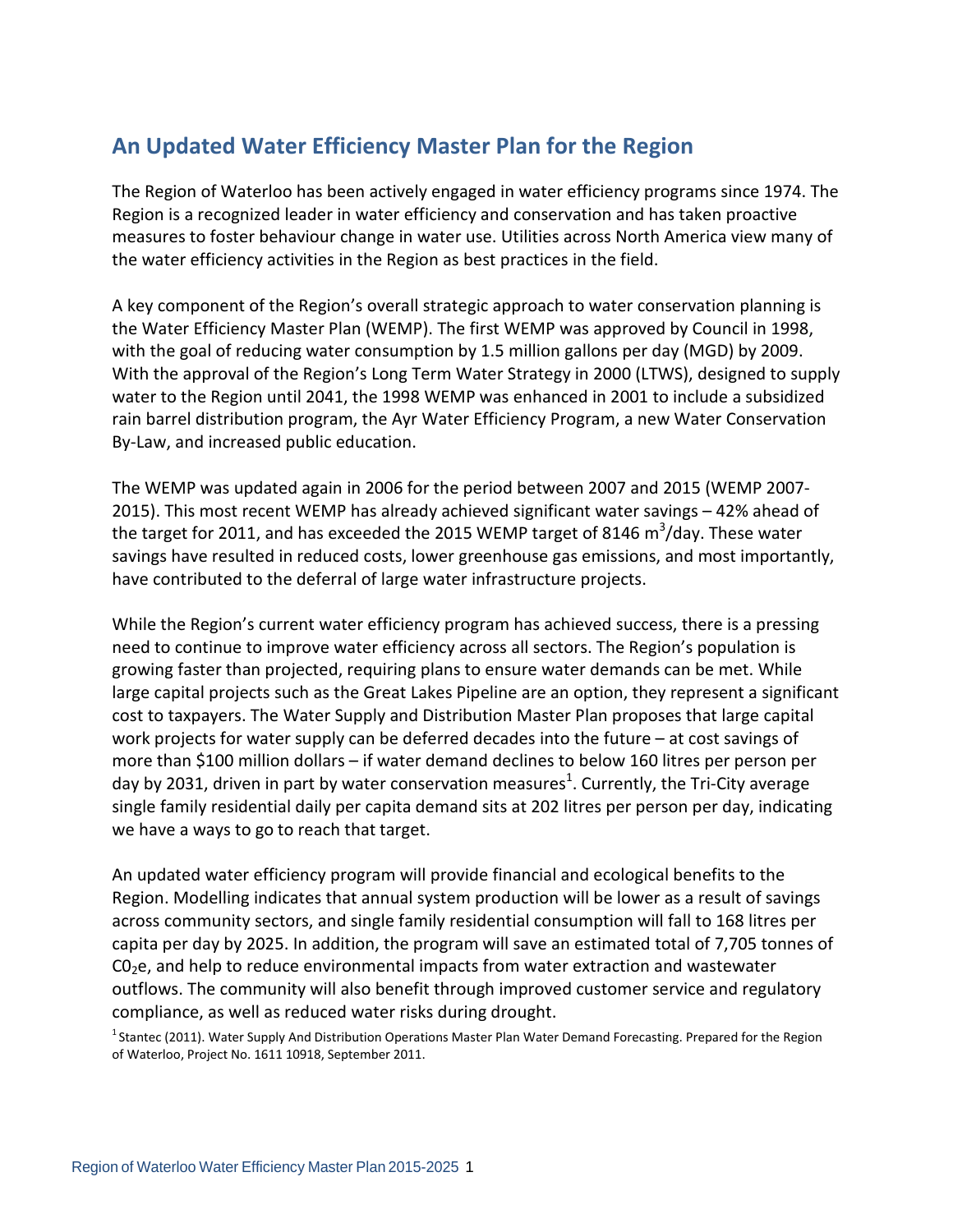The new program will ensure the Region of Waterloo continues to be an innovative leader in water efficiency. The current water efficiency program is broad and comprehensive, and has already achieved deep market penetration in several areas because of its maturity – notably with toilet rebates and rainwater barrel sales. There is a need now to put forward creative and innovative programming to reach beyond the "low hanging fruit".

### <span id="page-7-0"></span>**How this Report is Organized**

This Water Efficiency Master Plan for the period of 2015 to 2025 consists of four sections:

- **Section 1: Background**  provides the background and context for the Plan, including how the Plan was developed, where we are today, and key findings from theresearch;
- **Section 2: Water Efficiency Master Plan 2015-2025**  outlines the Plan itself, including:
	- o a Vision for water efficiency in the Region of Waterloo;
	- o Specific Goals and Targets for the time period; and
	- o Recommended water efficiency program activities across all sectors to reach the Vision. These include both current activities that should be continued and proposed new activities.
- **Section 3: Program Benefits**  outlines the estimated water savings and financial, ecological and social benefits from the water efficiency program activities; and
- **Section 4: Implementation**  provides an approach for how the Plan will be implemented, including budget implications.

#### **Scope of the Water Efficiency Master Plan**

Activities included in the Water Efficiency Master Plan are specifically targeted at entities connected to a municipal water supply (e.g. residents, businesses, institutions, etc.). Because agricultural producers are typically not on a municipal supply, measures for the agricultural sector arenotincludedin thisPlan.Otherorganizationsaredoingextensive research and work with the agricultural community in water efficiency, for example programs through the Grand River Conservation Authority.

It should also be noted that detailed exploration of water rates and their role in managing water demand was outside the scope of this project. Water rates are set by individual localmunicipalitiesthroughouttheRegionandaredevelopedbasedoneachcityor township's specific drivers and context. The reader can find information on rates throughout the region in Technical Memo #1.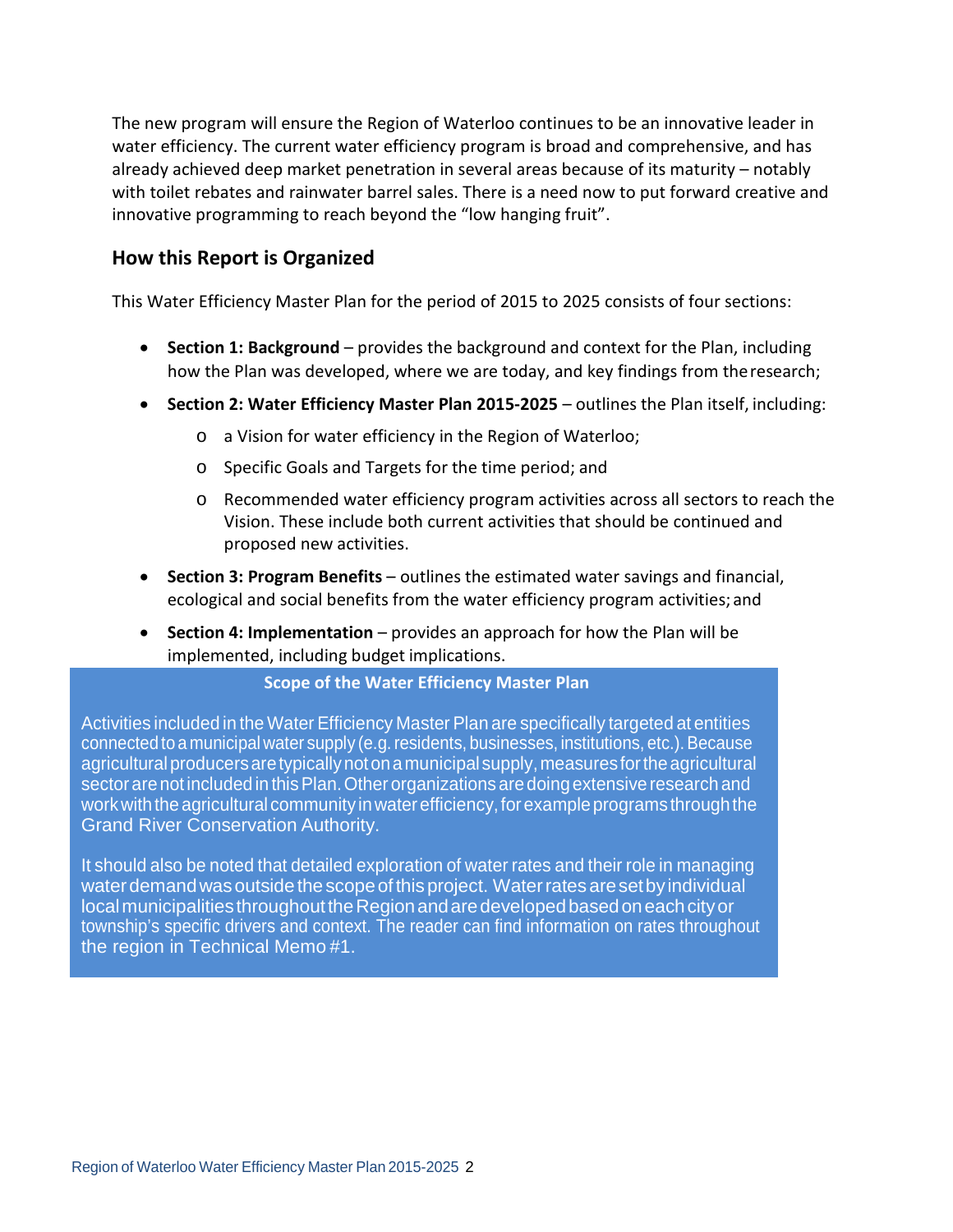## <span id="page-8-0"></span>**Section 1: Background**

## <span id="page-8-1"></span>**WEMP Update Process**

The WEMP Update process began in January 2013 and involved five key phases (Figure 1). The key objectives of the process were to:

- *Understand:* Further understand program achievements and developments in water efficiency to date;
- *Improve:* Update the current water efficiency goals and targets in light of past andnew program achievements, perspectives of stakeholders, and advances in technology;
- *Advance:* Develop a water efficiency program for the period 2015 to 2025 that is sustainable, well-received by stakeholders and residents, embraces new approachesand innovations where appropriate, and supports other initiatives in the Region; and
- *Be Accountable:* Ensure all requirements in relevant legislation are met, such as the *Water Resources Act* (1990) and the *Water Opportunities and Water Conservation Act*  (2010).

Activities conducted at each phase have been documented in separate reports, a list of which can be found in the Appendix and copies are available on the Region's website. A brief description of each of the key phases, and the resulting reports, can be found below.

<span id="page-8-2"></span>

#### **Figure 1: Water Efficiency Master Plan Update Process**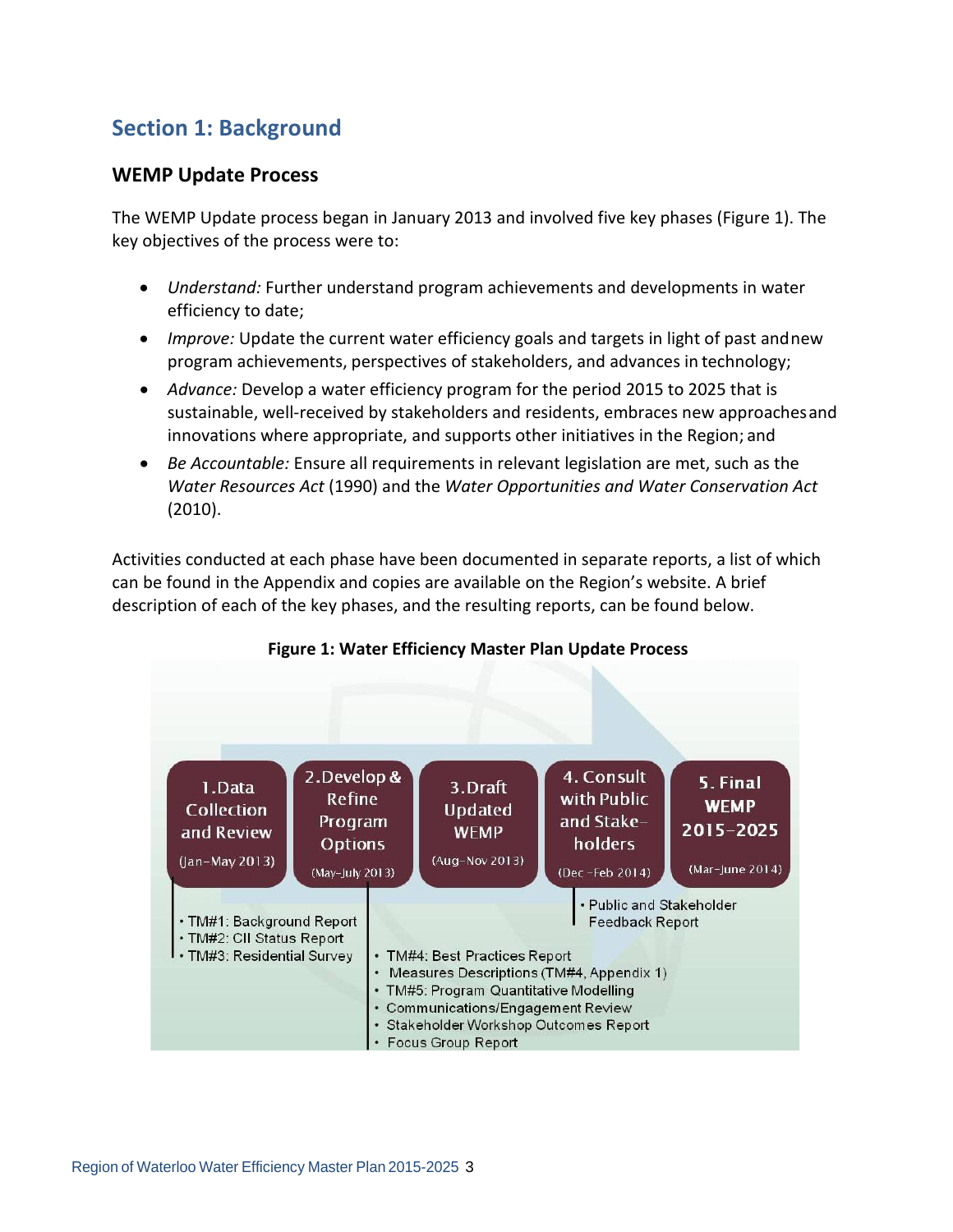#### **Phase 1: Data Collection and Review**

Phase 1 involved collecting baseline and background information to support the development of the updated WEMP. This included the following activities:

- *Baseline information collection*  including quantitative historical water demand trends, implementation of water conservation programs to date, and the impact ofthese programs on the community's sustainability objectives *(Technical Memo #1: Background Report);*
- *Improving our understanding of water use and perspectives in the Commercial, Industrial and Institutional (CII) Sectors* – through: 1) a quantitative analysis of available water use data using Municipal Property Assessment Corporation (MPAC) codes; 2) 15 exploratory telephone interviews with representatives from commercial, industrial and institutional sectors on successes, challenges and opportunities in implementing water efficiency measures in each sector; and 3) a literature review of best practices in water efficiency in the CII sector from select jurisdictions in North America and Australia (*Technical Memo #2: CII Sector Status);* and
- *Gaining an in-depth understanding of residential water conservation activities and perspectives* – through a 10 minute telephone survey, randomly administered to 1000 Region of Waterloo residents (*Technical Memo #3: 2013 Residential Telephone Survey*).

### **Phase 2: Develop and Refine Program Options**

With the background information in hand, Phase 2 involved researching and selecting Water Efficiency Program measures for the 2015 to 2025 WEMP and refining these options based on feedback and additional information. The WaterWorth™ Measures Assessment Tool (MAT Tool) was used to narrow down the potential water efficiency measures most suitable and relevant to the Region of Waterloo moving forward. Specific steps conducted during this phase included:

- Selecting potential new water efficiency measures this started with a coarse screening of program options from a list of 137 fully researched water efficiency measures documented in the MAT Tool. Screening criteria customized to suit the context of the Region were developed and applied to this list to qualitatively evaluate and assess current and potential new program measures. A staff workshop was held to refine and rank these measures. The result was 14 potential new water efficiency measures for the Region *(see Technical Memo #4: Best Practices Report, including Appendix 1: Potential Measures Description)*.
- *Obtaining feedback on the 14 potential new water efficiency measures* the 14 measures were presented to stakeholders at a ½ day workshop in June 2013. The feedback from stakeholders was used to make further refinements to the potential new measures. As a result of this meeting, the level of effort for some measures was reduced. Feedback on select new measures was also obtained from residents during 3 focus groups held in July 2013 *(*see *June 19th Stakeholder Meeting Outcomes Report; WEMP Focus Group Report)*.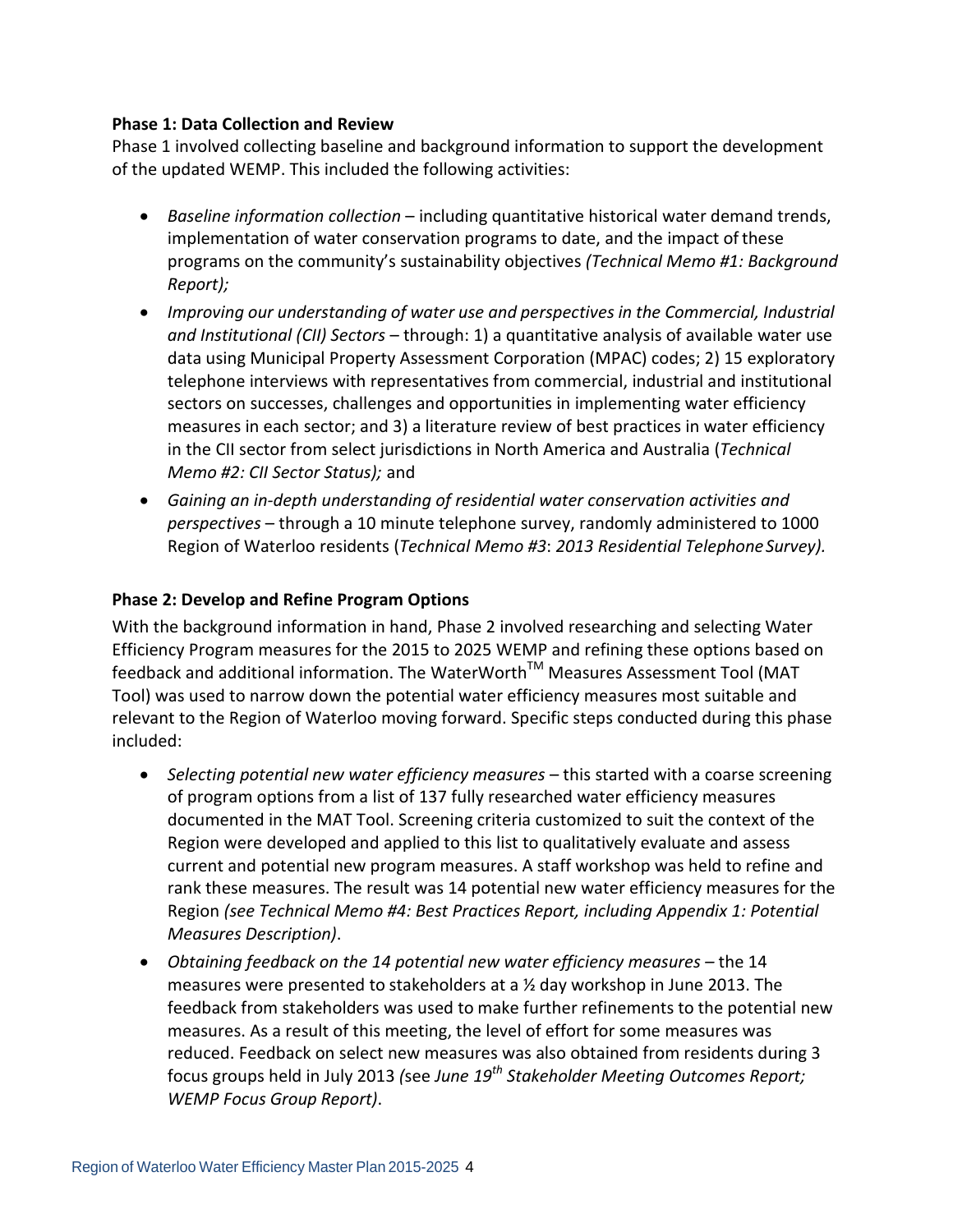- *Quantitative modelling of potential new measures*  the Alliance forWater Efficiency's (AWE) Water Conservation Tracking Tool was used to model water savings, budget implications, and other indicators of the proposed new measures. Three budget allocation scenarios were also modelled for water savings potentials (see *Technical Memo #5: Quantitative Modelling).*
- Reviewing current water efficiency communication and engagement activities current communication and engagement activities related to water conservation were reviewed, and a desktop review of best practices in using social media for water conservation was conducted. From these analyses, recommendations for enhancing existing communication efforts were provided (see *Technical Memo #4 Appendix 2: Review of Communication and Engagement Activities*).

Waterloo Region staff and members of the Region's Water Efficiency Advisory Committee were involved throughout the new measures selection and refinement process.

#### **Phase 3: Draft WEMP Update Report**

The information compiled in Phase 1 and Phase 2 – including technical analysis, consumer feedback, and other relevant information – was integrated into a recommended Water Efficiency Program. This proposed program was documented in the Draft Water Efficiency Master Plan 2015 to 2025, as a basis for stakeholder and community consultation.

#### **Phase 4: Consult with Public and Stakeholders**

Feedback on the Draft WEMP 2015 to 2025 was obtained between December 2013 and February 2014 through a variety of mechanisms to ensure extended reach. This feedback is summarized in the *Consultation Feedback Report*. Consultation activities included:

- Public Information Centre Places and Spaces Conversations held at The Museum's Surface Tension exhibit during Christmas Break, and at the three area malls. Project Team representatives engaged passersby in conversations about the updatedWEMP and asked for their feedback.
- Comment Cards/On-line survey interested individuals provided their feedback about the updated WEMP through three focused questions on a paper comment card. The same three questions were available as an on-line survey on the Region's website;
- Stakeholder survey with 7 detailed questions e-mailed to a stakeholder list; and
- Web updates a dedicated WEMP page with supporting documents and the online surveys. The link was shared through Facebook, Twitter, e-mail and other means.

#### **Phase 5: Final WEMP 2015 to 2025**

Public and stakeholder feedback was analyzed and used to refine the final Water Efficiency Master Plan 2015 to 2025. The final WEMP will be presented to the Water Efficiency Advisory Committee and subsequently to Regional Council for approval in June 2014.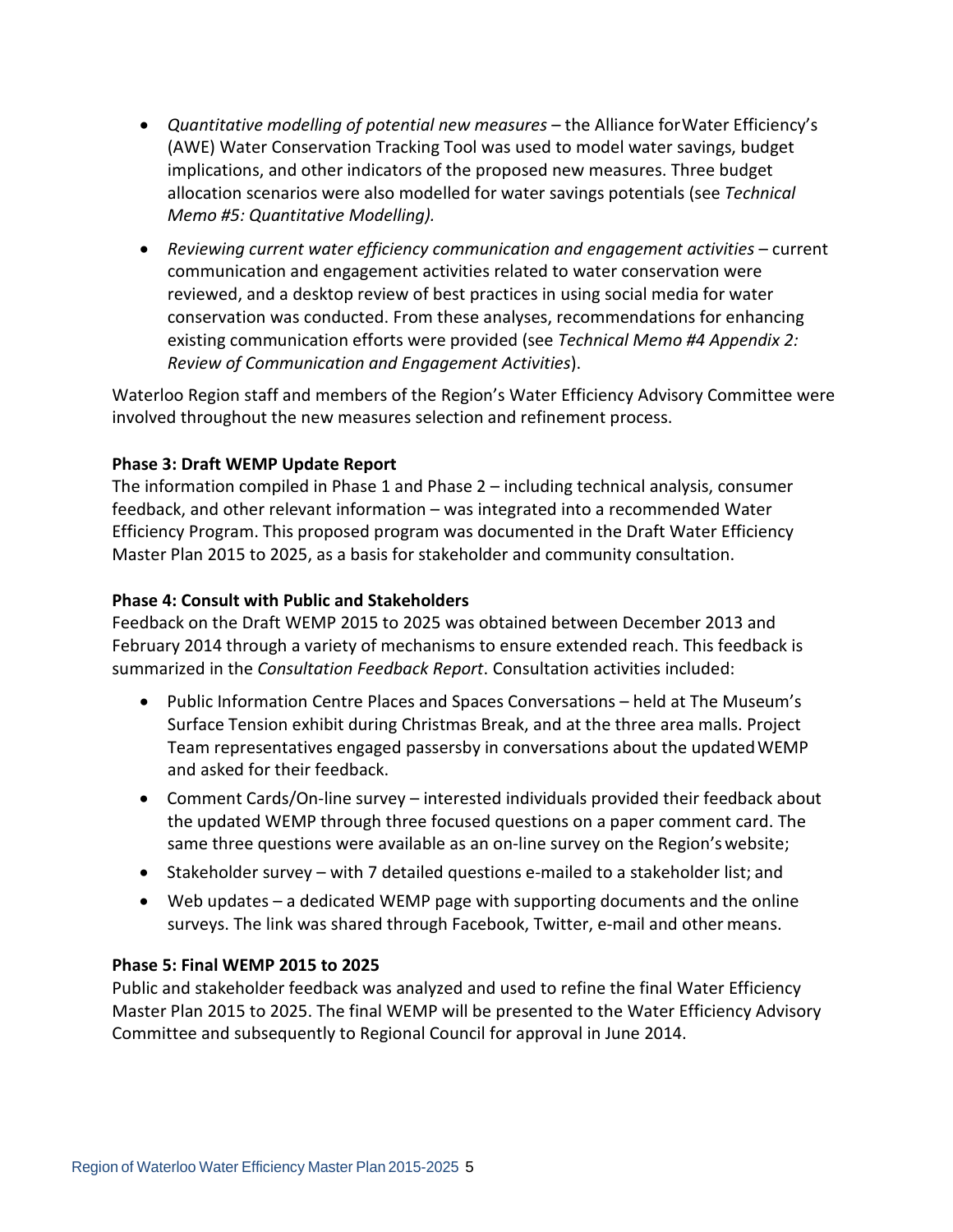<span id="page-11-0"></span>

| <b>Key Water Efficiency Program Milestones</b><br>in the Region of Waterloo |                                                                                          |  |
|-----------------------------------------------------------------------------|------------------------------------------------------------------------------------------|--|
| 1974                                                                        | First water efficiency programs<br>delivered                                             |  |
| 1994                                                                        | <b>First Region-wide Toilet Rebate</b><br>Program                                        |  |
| 1998                                                                        | <b>First Water Efficiency Master Plan</b><br>released                                    |  |
| 1999                                                                        | Water efficiency web site launched                                                       |  |
| 2001                                                                        | Rain barrel distribution program<br>launched                                             |  |
| 2005                                                                        | <b>Water Conservation By-Law</b><br>launched Region-wide                                 |  |
| 2006                                                                        | <b>Water Efficiency Master Plan</b><br>updated for 2007 to 2015                          |  |
| 2008                                                                        | Water Efficient Technology (W.E.T.)<br><b>Funding Program for businesses</b><br>launched |  |

## **Where We are Today – A Snapshot**

The Region of Waterloo has had a long and successful history with encouraging water efficiency and conservation. The first programs were delivered in the 1970s – including a lawn watering restriction in Kitchener and Waterloo well before similar initiatives were in place in other municipalities.

Since that time, the Region has added water efficiency education and incentive programs for indoor and outdoor water use, material for children and schools, programs for businesses, the Water Conservation By-Law and other activities to produce the broad and comprehensive program seen today (see Table 1).

These programs have resulted in significant water savings across the Region. From 2007 to 2011, the base residential and CII programs achieved an estimated combined water savings of 8,504  $m<sup>3</sup>$ per day. This was 42% ahead of the target for that year (5,988  $m^3$  per day), and also exceeded the 2015 target (8,146  $m^3$  per day). Savings attributed to the outdoor water use program are conservatively estimated at an additional 795  $m<sup>3</sup>$  per day on average. Benefits associated with these water savings include:

• Low program costs compared to the cost of new supply side measures;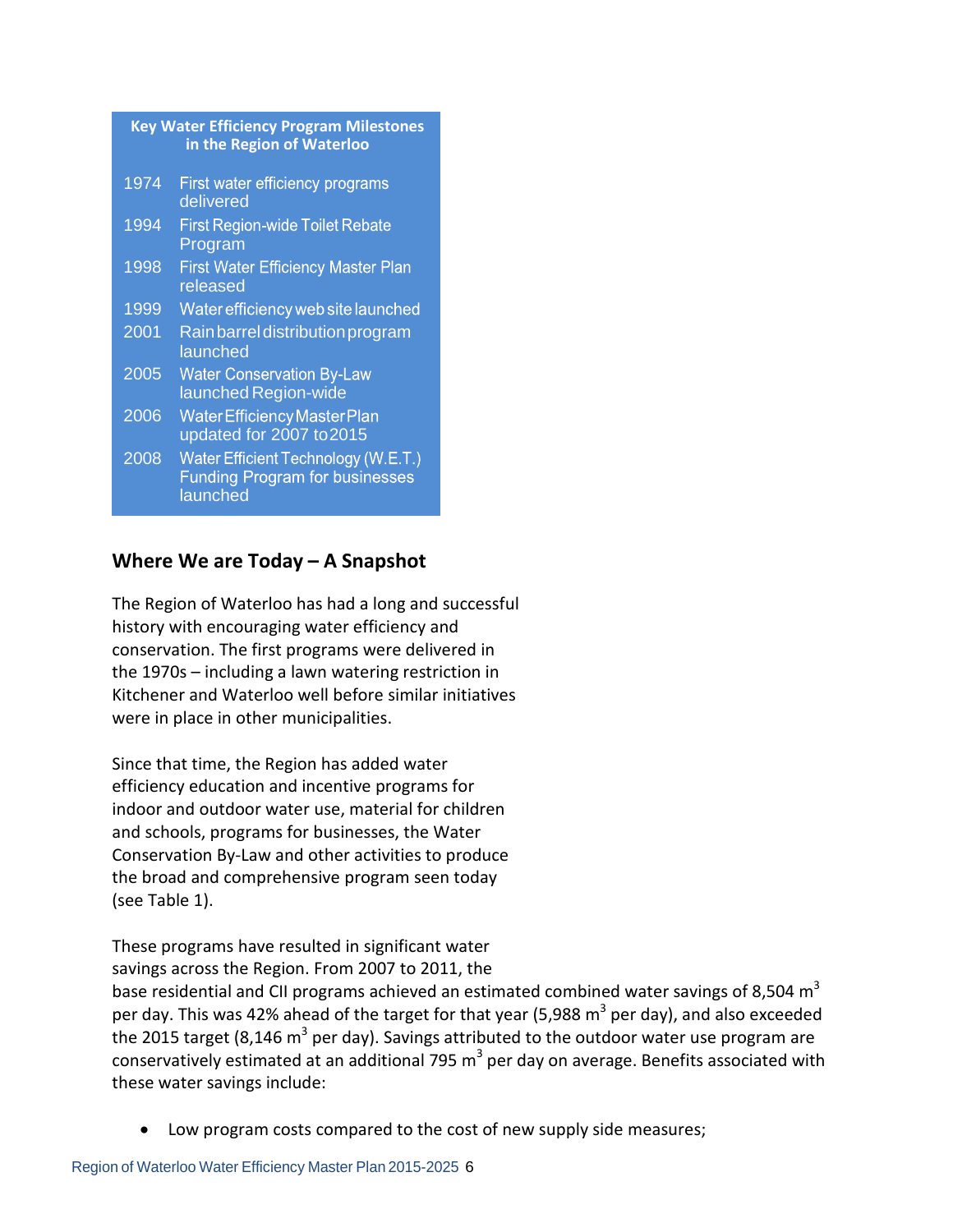- Reduced operating costs associated with less energy and chemical use and other variable cost savings;
- Reduced seasonal peaking factors; and
- Reduced greenhouse gas emissions from lower demands for electricity and/or gas to pump, treat, and heat water, with an estimated cumulative annual GHG savings from 2007 to 2011 of 496.7 tonnes equivalent carbon dioxide (CO<sub>2</sub>e).<sup>2</sup>

Water demand by sector in the Region is displayed in Figure 2. Figure 3 provides an illustration of how water is allocated to various end-uses inside the average home in the Region.

 $2$  Equivalent carbon dioxide, or CO2e, quantifies the combined radiative forcing of all greenhouse gasses emitted for a given activity using carbon dioxide as the reference.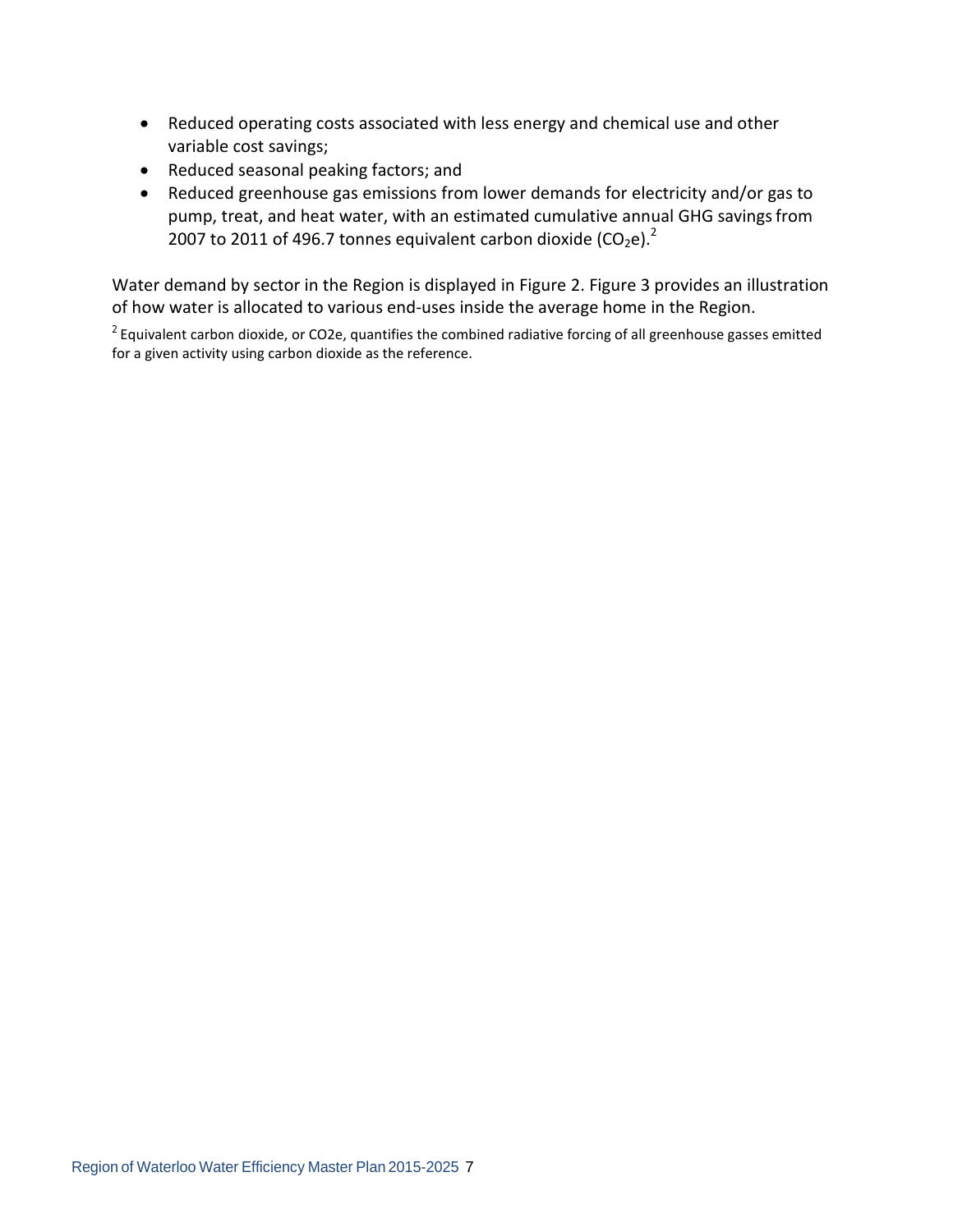| Table 1: Current Water Efficiency Program Elements in the Region of Waterloo by Sector |  |  |
|----------------------------------------------------------------------------------------|--|--|
|----------------------------------------------------------------------------------------|--|--|

| <b>Residential Sector</b>                                                                                                                                                                                                                                                                                                                                                                                                                                                                                                                                                                                                                                                               | <b>Commercial, Industrial, Institutional Sector</b>                                                                                                                                                                                                                                                                                                                                                                                                                                                                                                                                                                                                                                                                                                       |
|-----------------------------------------------------------------------------------------------------------------------------------------------------------------------------------------------------------------------------------------------------------------------------------------------------------------------------------------------------------------------------------------------------------------------------------------------------------------------------------------------------------------------------------------------------------------------------------------------------------------------------------------------------------------------------------------|-----------------------------------------------------------------------------------------------------------------------------------------------------------------------------------------------------------------------------------------------------------------------------------------------------------------------------------------------------------------------------------------------------------------------------------------------------------------------------------------------------------------------------------------------------------------------------------------------------------------------------------------------------------------------------------------------------------------------------------------------------------|
| Broad education program including:<br>$\bullet$<br>School and teacher resources<br>$\circ$<br>Display booths and attendance at<br>O<br>community events<br>Public presentations and seminars<br>$\circ$<br>Print material on specific topics (e.g. water<br>$\circ$<br>efficiency in your garden, pools, etc.)<br>Dedicated website and print material to<br>$\circ$<br>promote efficiency in water softeners<br><b>Articles in EnviroNews</b><br>$\circ$<br>Promotion of programs in media<br>$\circ$<br>Region of Waterloo's Water Efficiency<br>$\circ$<br>Website<br>Toilet Rebate Program<br>٠<br>Giveaways such as shower timers, by-law<br>$\bullet$<br>reminders, aerators etc. | The primary water efficiency program for<br>businesses, institutions and multi-unit residences is<br>the Water Efficient Technology (W.E.T.) Program,<br>which offers:<br>On-site services for free to conduct simple water<br>use reviews, install data-logging equipment, and<br>retrofit small fixtures (e.g. showerheads,<br>aerators)<br>Rebates (e.g. toilets, commercial-grade front<br>$\bullet$<br>load clothes washers)<br>A spray valve replacement program<br>Cost sharing for in-depth water audits<br>$\bullet$<br>Funding opportunities for a broad range of<br>$\bullet$<br>proven water efficiency technologies (e.g.<br>rainwater harvesting)<br>Water efficiency training resources<br>$\bullet$<br>Water Efficiency Excellence Awards |
| <b>Professionals Sector</b>                                                                                                                                                                                                                                                                                                                                                                                                                                                                                                                                                                                                                                                             | <b>Community-Wide</b>                                                                                                                                                                                                                                                                                                                                                                                                                                                                                                                                                                                                                                                                                                                                     |
| Trade training projects including meeting with<br>$\bullet$<br>gardeners and landscapers, plumbing retailers<br>and others                                                                                                                                                                                                                                                                                                                                                                                                                                                                                                                                                              | Water Conservation By-Law<br>$\bullet$<br>Pressure and leakage management in<br>$\bullet$<br>partnership with local municipalities<br>Research and development                                                                                                                                                                                                                                                                                                                                                                                                                                                                                                                                                                                            |

#### <span id="page-13-0"></span>**Figure 2: Water Demand in the Region of Waterloo by Sector (2011)**



**Source:** Econics and Lura Consulting (2013), Technical Memo #1

#### <span id="page-13-1"></span>**Figure 3: Average Allocation of Indoor Water Use (Residential) (2012)**



**Source:** Aquacraft and NRC (2013). Residential End Uses of Water Study Update: Region of Waterloo Site Report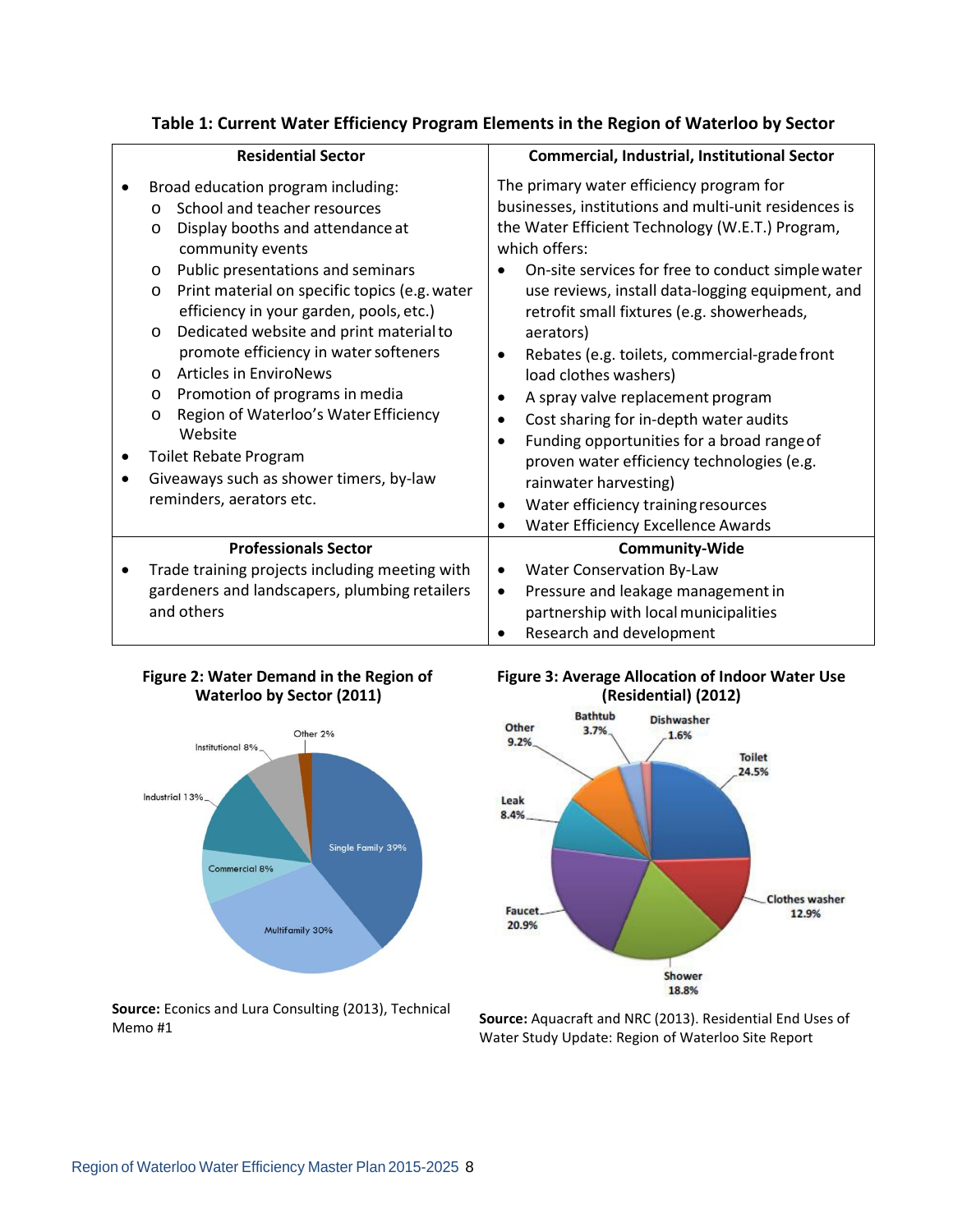## <span id="page-14-0"></span>**Key Findings from the Research**

Background research to inform the development of the updated WEMP occurred between January and July of 2013. Key highlights from this research are described below. For further details, please refer to the individual reports listed in the Appendix.

- **1. Water demand in the Region is on the decline even when the influence of climate is controlled, indicating that the Region's Water Efficiency Program is contributing positively to water savings.** The research shows that by virtually every measure, and over the past decade in particular, water demand in the Region has been steadily declining. This in part can be explained by the small decline in large manufacturing companies, but the falling demand is seen across the community in aggregate total water demand, total water demand per capita, summer peak demand periods, residential capita demand and indoor residential demand. This decline has been consistent despite variations in climate during the period. Also, timing of reductions in overall demand (and declines in the magnitude of summer peak periods) correlate closely with the introduction of new conservation measures (e.g., changes to the Water Conservation By-law) (see *Technical Memo #1*).
- **2. Water efficiency gains have been made in the Commercial, Industrial and Institutional (CII) sectors, motivated largely by cost savings. There are opportunities for further improvements by working with the unique water needs of different companies and institutions.** There is a wide diversity of water uses and consumption rates across 99 identified sub-sectors of the broader CII sector. For example, the sub-sectors of Standard Industrial, Neighborhood Shopping, and Heavy Manufacturing show preliminary potential for targeted water efficiency program measures because these sectors are high water consumers, have a large number of water accounts, have high average demands per account and/or have a strong upward trend in water use over the past 5 years. Key barriers to improving water efficiency in the CII sector include cost and lack of knowledge about practices or technologies appropriate for different sub-sectors. Information about water efficiency in the CII sector is shared primarily through word-ofmouth and CII representatives were supportive of direct one-to-one contact from the Region to explore water efficiency suited to unique needs. Improved communication mechanisms – to share best practices, benchmarks, and promote existing programs – was identified as a key opportunity for improved water efficiency in the CII sector (see *Technical Memo #2*).
- **3. Region of Waterloo residents are supportive of water efficiency and conservation.** In the 2013 Residential Telephone Survey, 98% of respondents considered water conservation to be "important" or "very important", a perception that is increasing compared to past surveys. Focus group participants similarly expressed theimportance of water conservation for a variety of reasons, including the fact that local water may become a non-renewable resource, the Region's supply is groundwater-based, and because of the higher cost of water. Support for the Water Conservation By-Law was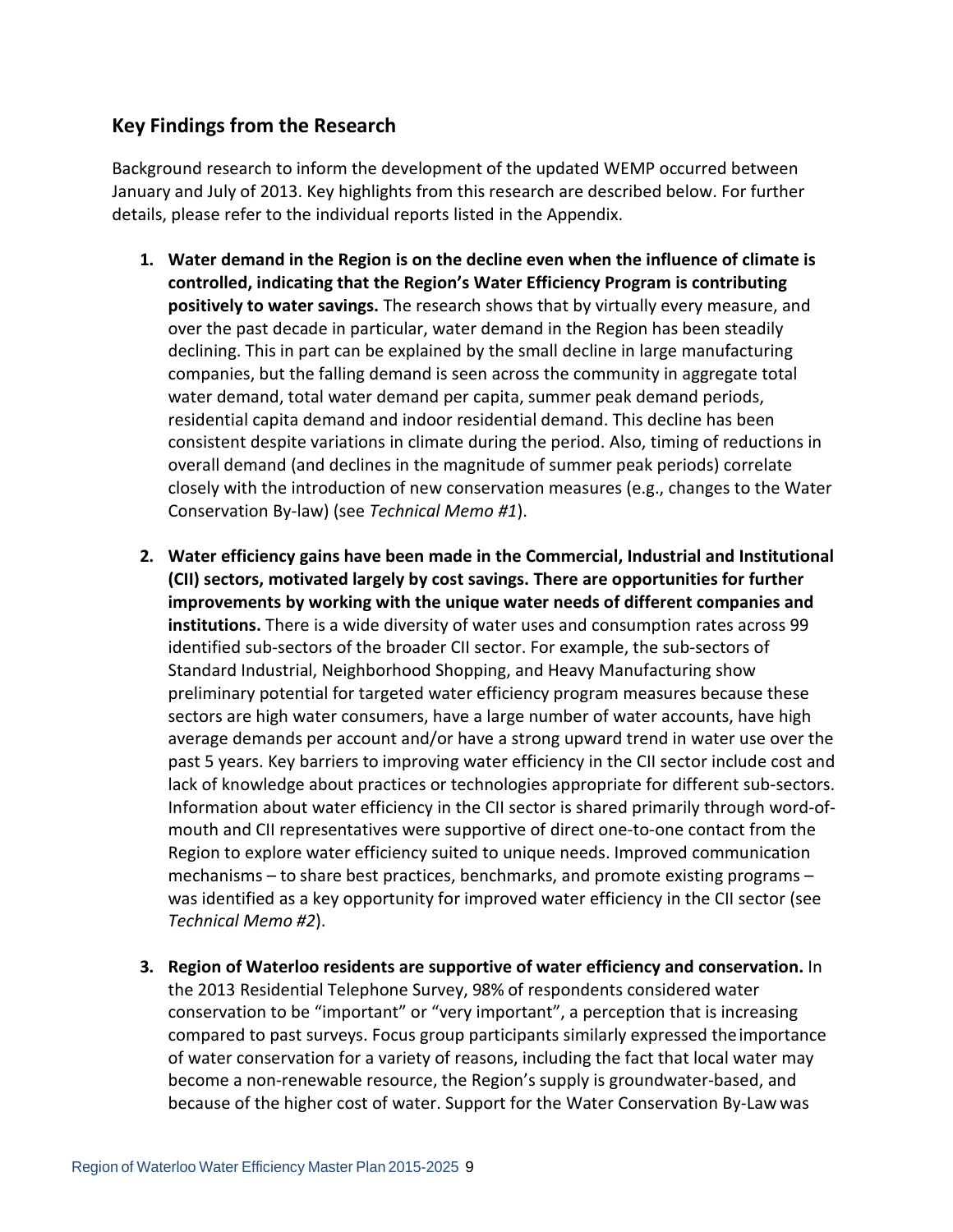also high, with 87% of telephone respondents aware of the By-law and 67% reporting they "strongly agree" it is needed (see *Technical Memo #3* and *Focus Group Report*).

- **4. There are opportunities to further improve water efficiency in the residential sector, bridging the gap between the existing 202** *litres per capita per day* **(Lcd) use and the targeted 160 Lcd.** Opportunities identified in the research include addressing leakage within the home, particularly the small minority of households with large water losses; working directly with the minority of households that consume disproportionally larger volumes of water than their neighbours in the community; finding new ways to promote efficient water softener purchases (given that up to 87% of single family homes indicate that they have a water softener); and providing incentive programs for new housing development to incorporate water efficiency into new projects (see *Technical Memo #1, Technical Memo #4*).
- **5. There are opportunities to extend education about and engagement in water efficiency through on-line resources and tools**. Best practice reviews in both the CII and residential sectors show that web-based resources and tools are being used more and more to inform and engage residents, businesses and institutions in waterconservation. Resources range from on-line calculators to benchmarking data to "how-to" videos and blogs. This is supported by evidence in the 2013 Residential Telephone Survey which shows that more Region of Waterloo residents are visiting the Region's water efficiency website (37%, up from 12% in 2009).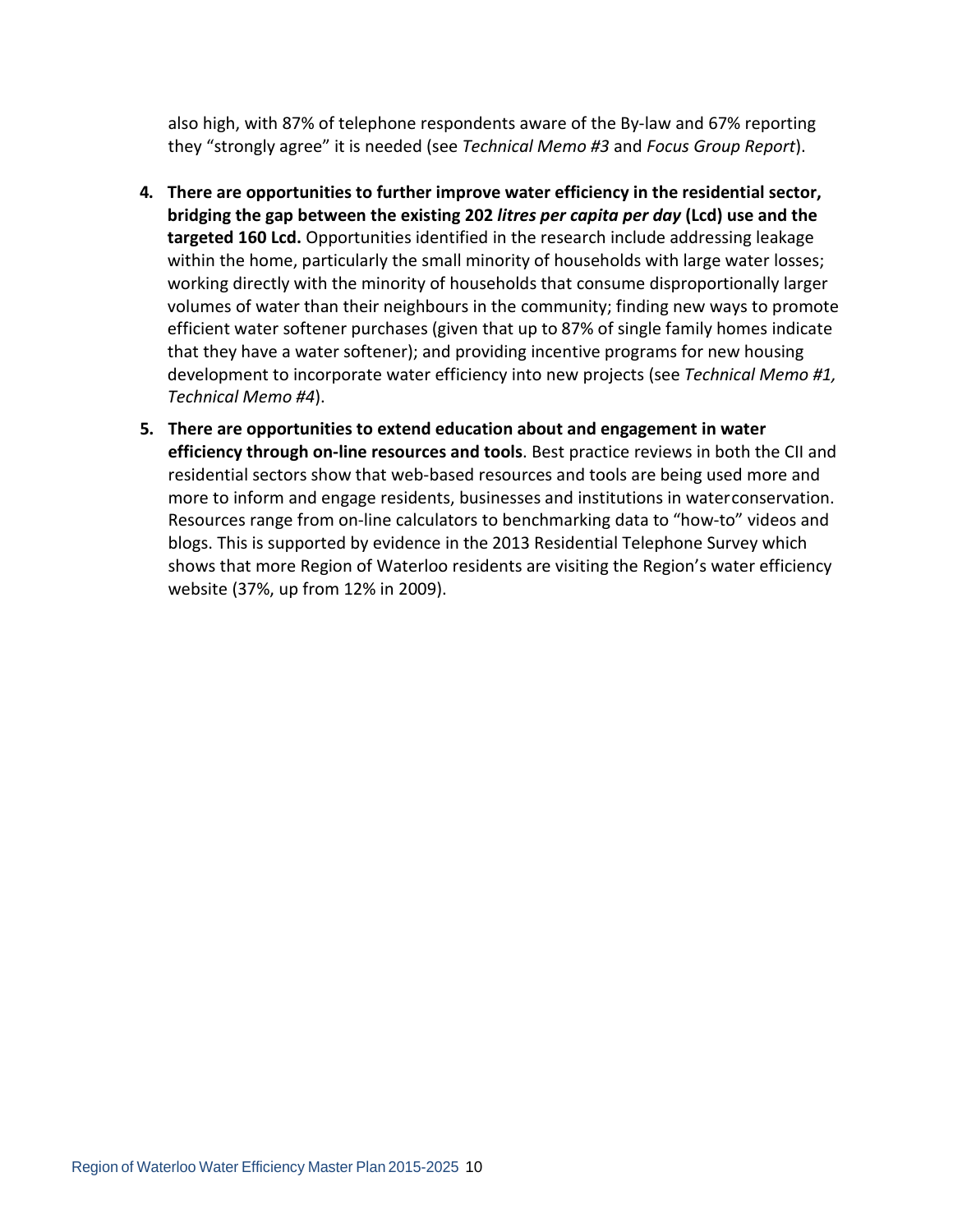## <span id="page-16-0"></span>**Section 2: Water Efficiency Master Plan 2015 to 2025**

### <span id="page-16-1"></span>**Vision Statement**

The Region of Waterloo Water Efficiency Program contributes to sustaining a clean and reliable drinking water supply for the future; a supply that draws primarily from our groundwater and river water sources.

## <span id="page-16-2"></span>**WEMP Goals**

- To engage municipalities, residents, businesses, and institutions in actions and behaviours that promote water efficiency and conservation;
- To positively impact our communities, environment and economy through the benefits that result from water efficiency and conservation;
- To defer large capital infrastructure projects such as the Great Lakes Pipeline decadesinto the future, and focus on a sustainable water supply with groundwater and river sources;
- To effectively monitor and report on the measurable benefits of the water efficiency program, including key indicators of participation, water and energy savings, andother environmental benefits; and
- <span id="page-16-3"></span>• To be recognized as innovative leaders in water efficiency.

## **Objectives and Targets**

|           | <b>OBJECTIVES</b>                                                                      | 2011 STATUS                                                                                                  | 2025 TARGET<br>(Desired end state the Plan is aiming for)                                                                         |
|-----------|----------------------------------------------------------------------------------------|--------------------------------------------------------------------------------------------------------------|-----------------------------------------------------------------------------------------------------------------------------------|
| $\bullet$ | To further reduce indoor<br>and outdoor water demand<br>in the residential sector. $3$ | 202 Litres per capita per day<br>(Lcd) (Tri-City average, single<br>family residential).                     | 160 Litres per capita per day<br>(Lcd), in line with the<br>documented assumptions in the<br>Water Supply Master Plan<br>Forecast |
| $\bullet$ | To further reduce total<br>system per capita demand. <sup>4</sup>                      | 285 Litres per capita per day<br>(Lcd).                                                                      | 235 Litres per capita per day<br>(Lcd).                                                                                           |
|           | To keep summer peak<br>demands at or below<br>existing levels.                         | Peaking factor (ratio of<br>maximum day demand to<br>average day demand) averaged<br>1.28 from 2006 to 2010. | Peaking factor remains same or<br>less than 1.28.                                                                                 |

 $3$  This is daily single family residential consumption in Litres divided into the population living in single family homes for 2011, which includes indoor and outdoor use.

 $4$ This is the daily total system production in Litres divided by total population.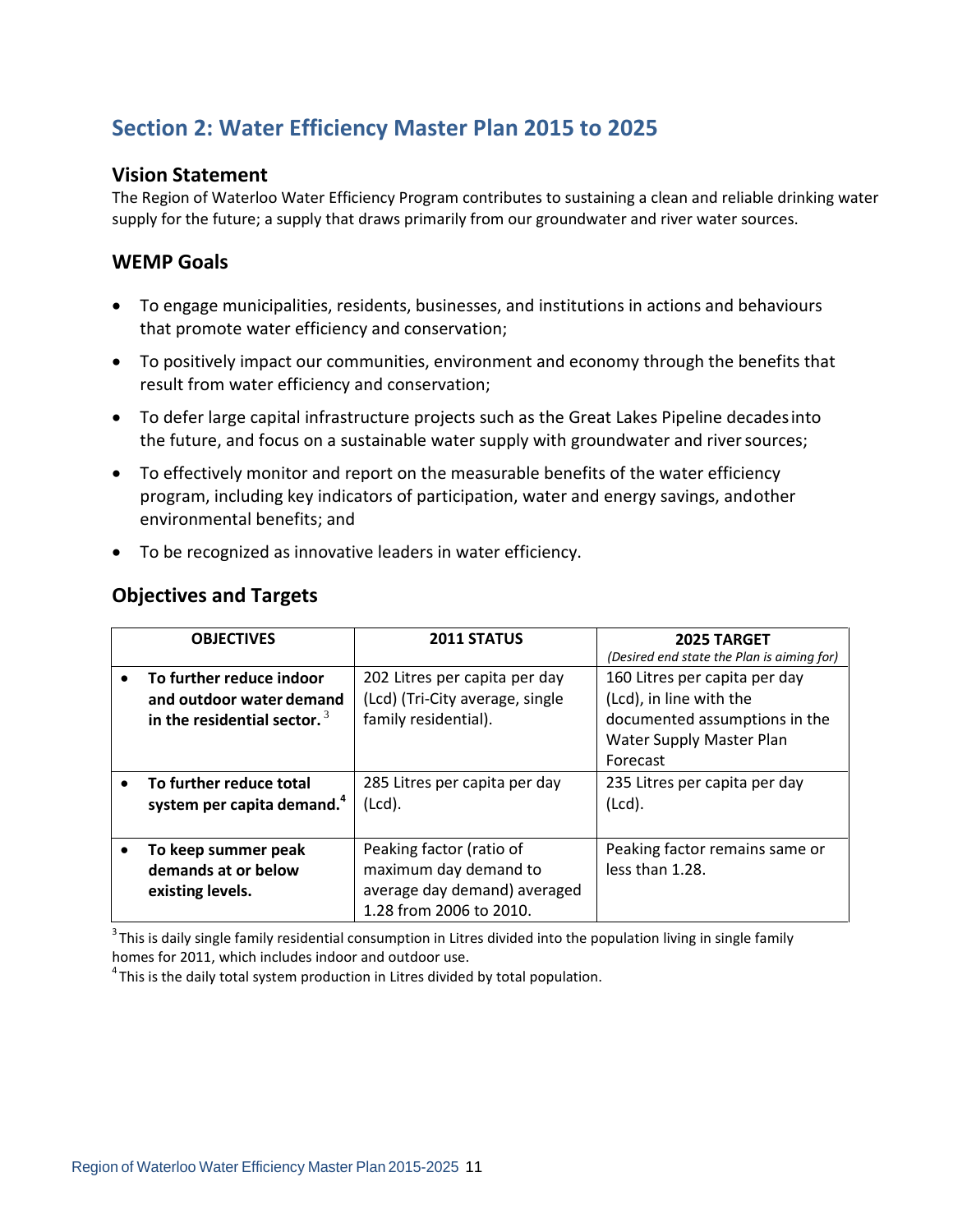## <span id="page-17-0"></span>**Proposed Water Efficiency Program 2015 to 2025**

This section provides brief descriptions of the recommended continuing and new measures for the 2015 to 2025 WEMP, separated under 5 categories: 1) Residential Programming; 2) Commercial, Institutional and Industrial (CII) Programming; 3) Partner Profession Programming; 4) Community-Wide Programming; and 5) Research and Development (Figure 4 – note, research and development are included in their respective sectors).

The proposed Water Efficiency Program has been designed to be broad and distribute risk evenly across sectors and activities. Specific implementation details will be determined as part of more detailed plans developed for individual initiatives upon approval of the WEMP 2015 to 2025. Further information about these continuing and proposed new measures can be found in *Technical Memo #4*, including Appendices 1 and 2.

<span id="page-17-1"></span>

#### **Figure 4: Summary of Proposed Water Efficiency Program for WEMP 2015-2025**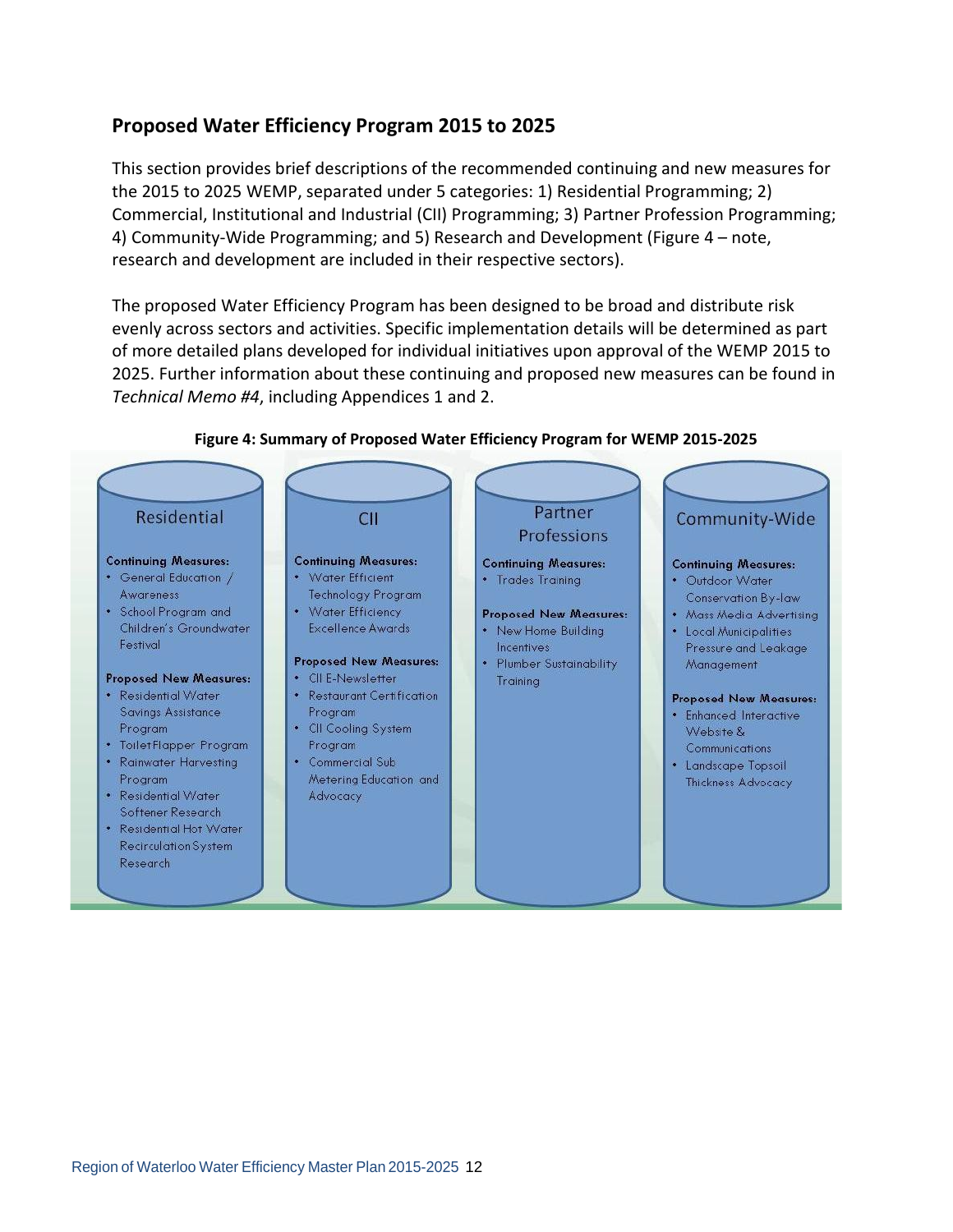**RESIDENTIFICAL PROGRAM**<br>**Communication mechanism for** In the 2013 Residential Telephone Survey, Environews was rated by respondents as the most preferred information about water conservation (7.34 on a 10 point scale). Print media continues to be an important source of information about environmental issues for Waterloo residents – 47% cited newspaper as a primary information source; 43% cited Environews.

g and strong water efficiency program in the residential sector. It bgramming in the residential sector continue assisting residents  $\sharp$  outdoor water use through the general education activities schools and children) and incentives such as giveaways. To reach  $\mathbf r$  demand, extra effort should be placed towards helping tionately large amount of water reduce their water use.

#### **Recommended Continuing Activities**

#### **General Education and Awareness**

The Region has implemented extensive communication and outreach activities associated with the Water Efficiency Program since 1974 – including use of print material, mass media to raise public awareness around specific program elements, talks and workshops, and promotional giveaway items (water fixtures, shower timers, etc.). The Region has also taken proactive measures to foster behaviour change to reduce water use through public presentations and seminars and other activities. These activities have proven successful, have been well received, and should continue.

Areas where general education and awareness could be further enhanced include:

- Coordinating the look of communication material to convey that various program elements are working together towards the broader Water Efficiency Program goals;
- Increasing personal contact at public booths/displays to engage the public in conversation and seeking commitments to change;
- Targeting communication to specific audiences; and
- Enhancing and promoting the Region's water efficiency website (see *Technical Memo #4*, Appendix 2).

#### **Region of Waterloo's Toilet Replacement Program**

The Region of Waterloo's Toilet Replacement Program has had a long and successful history. Since it beganin1994,73,778rebateshavebeenissued,andby2011theestimatedcumulativewater savings from this program was 6500 m<sup>3</sup>/day. At the same time, there have been changes in both building code and consumer preferences towards higher efficiency toilets – increasing the number of these toilets in the Region and decreasing the attractiveness of a rebate. Given the major changes in the toilet marketplace and regulatory environment, there is an opportunity to shift Water Efficiency Program resources away from cash rebates and into new and more innovative education and incentive programs to promote toilet replacement. The role of toilet replacement as a strategy for water efficiency will be redefined in the Implementation Plan for the updated WEMP, with the goalofensuringhighefficiencytoiletsaregoingtothehomesthatneedthemthemosttosave water. A natural fit would be including toilet replacement incentives and education under the Residential Water Savings AssistanceProgram.

Region of Waterloo Water Efficiency Master Plan 2015-2025 13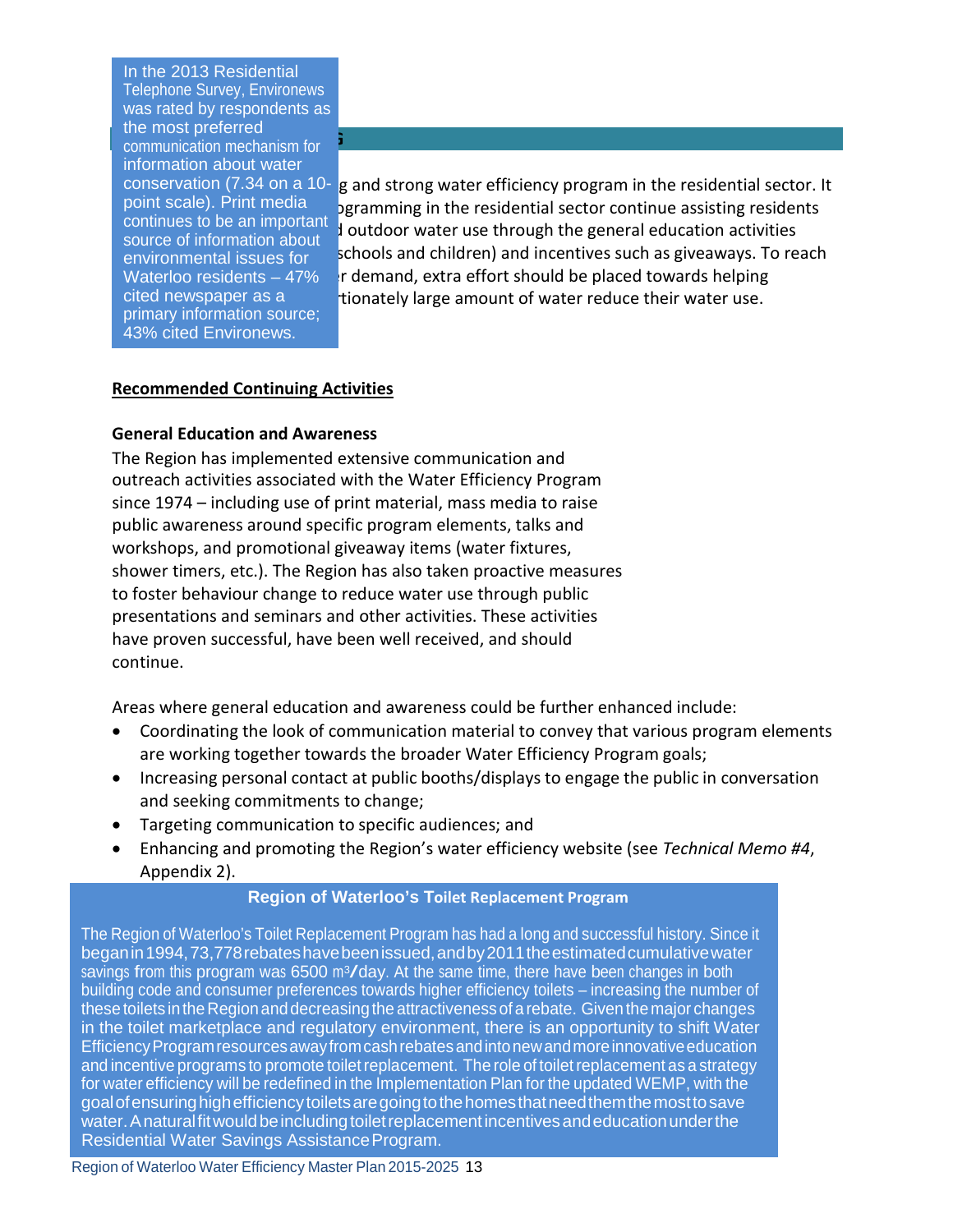#### **\*\*Recommended New Program Activities**

#### **Residential Water Savings Assistance Program**

This program involves providing a suite of tools to help residents reduce their water use. It is available to all residents, and those who are known to have especially high household water use will be actively contacted and encouraged to participate in the program. This program will help address the challenge shown frequently in market research that many residents are unaware that their consumption is markedly higher than the norm. The program design will be equitable, acknowledging that residents have varying reasons for high water use which may not be amenable to large changes – for example high occupancy households. The program involves building relationships with a segment of residents and offering a range of tools until each participant has found a water conservation approach that works with their particular life context, ideally in a way that saves them money or complements their lifestyles.

The suite of tools can be considered under three components:

- 1. *Education and Awareness*  tools could include personalized communicationthrough inserts in water bills or special letters and/or customized savings plans through questionnaires, online tools, self-assessment forms, and other means. This may involve use of a Customer Relationship Management (CRM) information system. The objective at this stage is to create mindfulness about personal water use and facilitate ongoing communication between the Region and participatinghouseholds.
- 2. *Detecting Inefficiencies* done through free home audits, to assist residents in understanding which appliances and activities use the most water in their home,and how they can be more water efficient. Leak repair and low-cost fixture replacements (e.g. toilet flapper replacement, see below) would be a key part of this component.
- 3. *Incentives through Targeted Product Rebates*  building on the success of the Toilet Replacement Program, this component would include offering various types of rebates on a short-term basis (e.g., "this month only", "while supplies last").Rebates could be offered for fixtures such as high efficiency toilets, toilet flappers, rainwater harvesting systems, etc. and would require an assessment to ensure eligibility.

All participants would start with the first component of education, and other elements could be delivered sequentially over a number of months or years. Participation in all components is voluntary. A flowchart of how participants might move through the program is shown in Figure 5.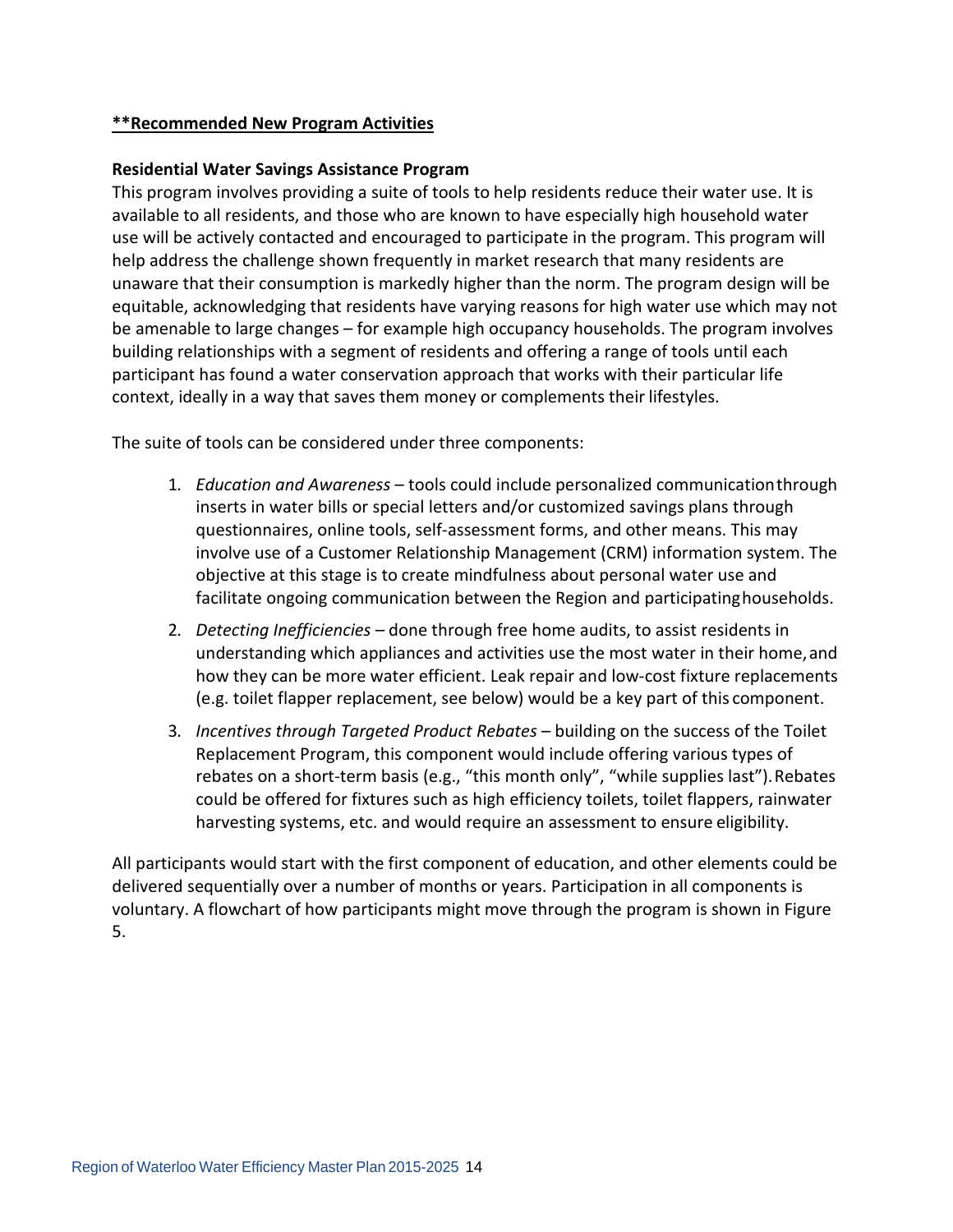<span id="page-20-0"></span>

#### **Figure 5: Flow Chart of the Residential Water Savings Assistance Program**

#### **Toilet Flapper Program**

Assuming an average loss of 20 litres per leaking toilet per day, it is possible to achieve potential savings of 7m3  $(= 7000 \text{ L})$  per year by replacing a toilet flapper.

Toilet flappers can be a large source of leaks in a residential setting. This program uses a combination of measures to encourage people to replace toilet flappers. Details will be determined upon the development of an implementation plan, but could include: online tutorials and buying guides; print material distributed through hardware stores or plumbing wholesalers; rebates against the purchase prices of new flappers (e.g., \$5/unit); flapper giveaways; and direct installation by Region-hired contractors (e.g., as part of a home audit program in the Water Savings Assistance Program above).

#### **Residential Rainwater Harvesting Program**

Given that significant market penetration has already been achieved in the Region for smaller rain barrels, this program uses a combination of education and incentives for using larger systems (e.g., >1000 litres) that capture rainwater for reuse. An example includes large tanks to irrigate outdoor areas. The program would be aimed at single family residences and designed to complement the stormwater fee credit programs already being implemented in Kitchener and Waterloo. The details will be determined upon the development of an implementation plan.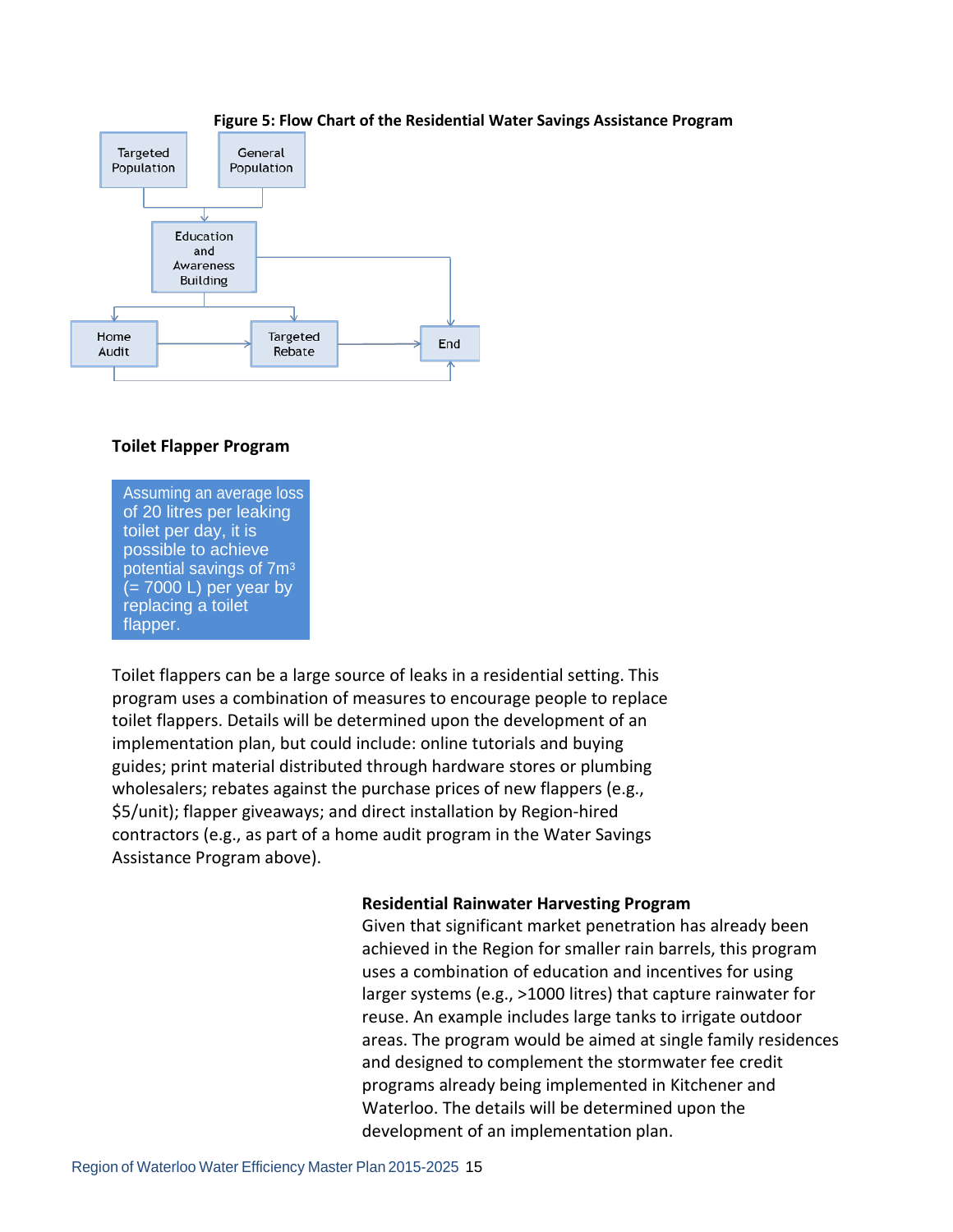#### **COMMERCIAL, INSTITUTIONAL AND INDUSTRIALPROGRAMMING**

The Region's current CII program is strong and diverse by national standards. It is recommended that the Water Efficient Technology (W.E.T.) program continue, with new measures to enhance the existing program and achieve higher results for inputs.

#### **Recommended Continuing Activities**

#### **W.E.T. Program**

Out of the 15 interviews with CII sector representatives (*Technical Memo #2*), only 5 were aware of the Region's W.E.T. program.

The Water Efficient Technology (W.E.T.) Program has been a successful flagship program for the CII sector. It includes subsidies on a case-bycase basis for technology enhancement at 40 cents per litre of water saved per day up to a maximum of 50% of capital costs for proven water saving measures (up to \$100,000). The program is primarily advertised through word of mouth and various promotions. A recommended enhancement of the program is to enhance communication and promotion of the program  $-e.g.,$  through e-mail networks, the website, new measures promoted below – to increase awareness about what is currently offered.

#### **\*\*Recommended New Program Activities**

#### **CII E-newsletter**

This measure focuses on building a community of practice in the CII sector and awareness for efficiency measures. An e-newsletter allows for rapid, periodic communication. It can be used as a promotional tool to market existing and new programs and to provide updates on best practices, new technology, and case studies. To make it stand out, the e-newsletter could include success stories, weblinks, small "bytes" of information or relevant water conservation facts, and images or photos. For the most effective outcome, separate publications could be developed for specific user-groups to provide specific information related to each field and enduse (e.g., irrigators, restaurants, manufacturers).

#### **Restaurant Certification Program**

Region of Waterloo Water Efficiency Master Plan 2015-2025 16 This program focuses on reducing consumption of water in restaurants and providing them with certification or recognition for water conservation efforts. Rebates can be used as incentives to encourage replacement of inefficient toilets, urinals, pre-rinse spray valves, ice machines, and walk-in cooling systems with more efficient models. An outreach coordinator would visit establishments to promote the program and provide information and guidance to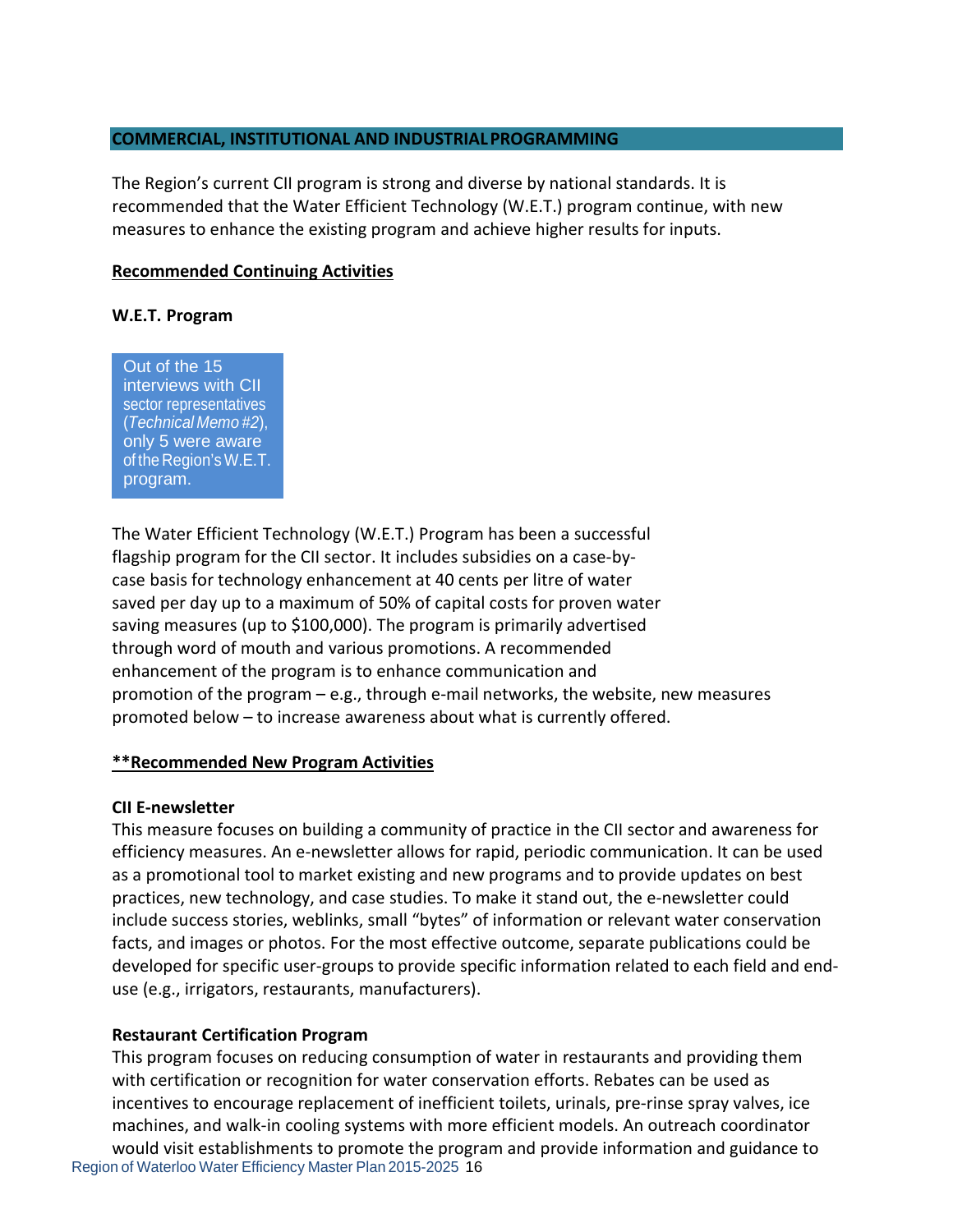those interested. Additional recognition might include program decals for the establishment's front door, menu stickers, a logo that can be included in advertisements, or a promotional listing on the Region's website.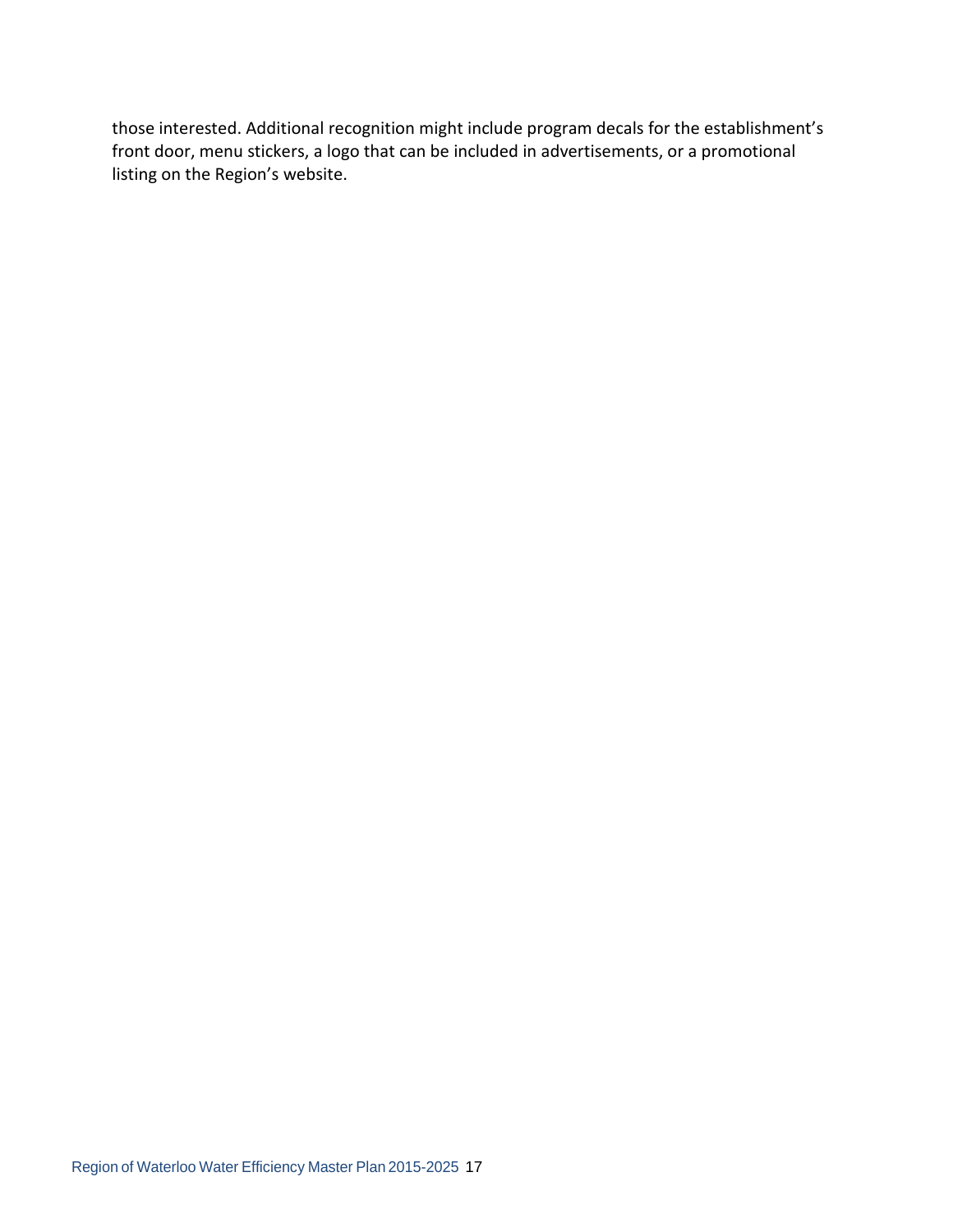#### **Cooling System Program**

Once-through cooling systems, also known as single-pass cooling systems, remove heat by transferring it to a supply of cold municipal drinking water that is discharged directly to the sewer. Examples of such equipment include commercial and industrial air conditioners

> Water savings will vary from facilitytofacilitydependingon factors suchascooling system sizing and the type of technology in place. However, as an example, if an 800-ton coolingtoweroperatingatfive cycles of concentration received upgrades to increase its cycles of concentration to eight, it could save more than 1,275 m3  $(=1.28$  million Litres) of water per year.

("cooling towers"), refrigerators, coolers, and ice machines. This program would involve a systematic and efficient approach to encouraging more efficient options which are readily available (e.g., closed loop piping or air cooled equipment). Activities could include: targeted rebates, preparing and distributing best management practices, methodically targeting facilities that are known to have cooling towers and providing audits at low cost or no cost. It could also include working with local municipalities and other stakeholders to prohibit installation of new once-through cooling systems through bylaws.

#### **PARTNER PROFESSION PROGRAMMING**

The Region currently delivers some programs under this category on an ad hoc basis – for example outreach to retailers about rebates. It is recommended that the Region be more targeted and systematic with programming delivered to trades and professions that have significant influence over the purchase decisions and behaviours of both residential and business customers (e.g., plumbing and appliance retailers, plumbers, and property developers).

#### **Recommended Continuing Activities**

### **Trades Training**

This measure includes continuing activities such as meeting with gardeners and landscapers, face-to-face meetings and workshops with plumbing retailers about fixture rebates, and efforts to catalyze national plumber sustainability training with the Canadian National Water Efficiency Network.

### **\*\*Recommended New Program Activities**

#### **New Home Building Incentives**

A development incentive program provides grants or other incentives to those who construct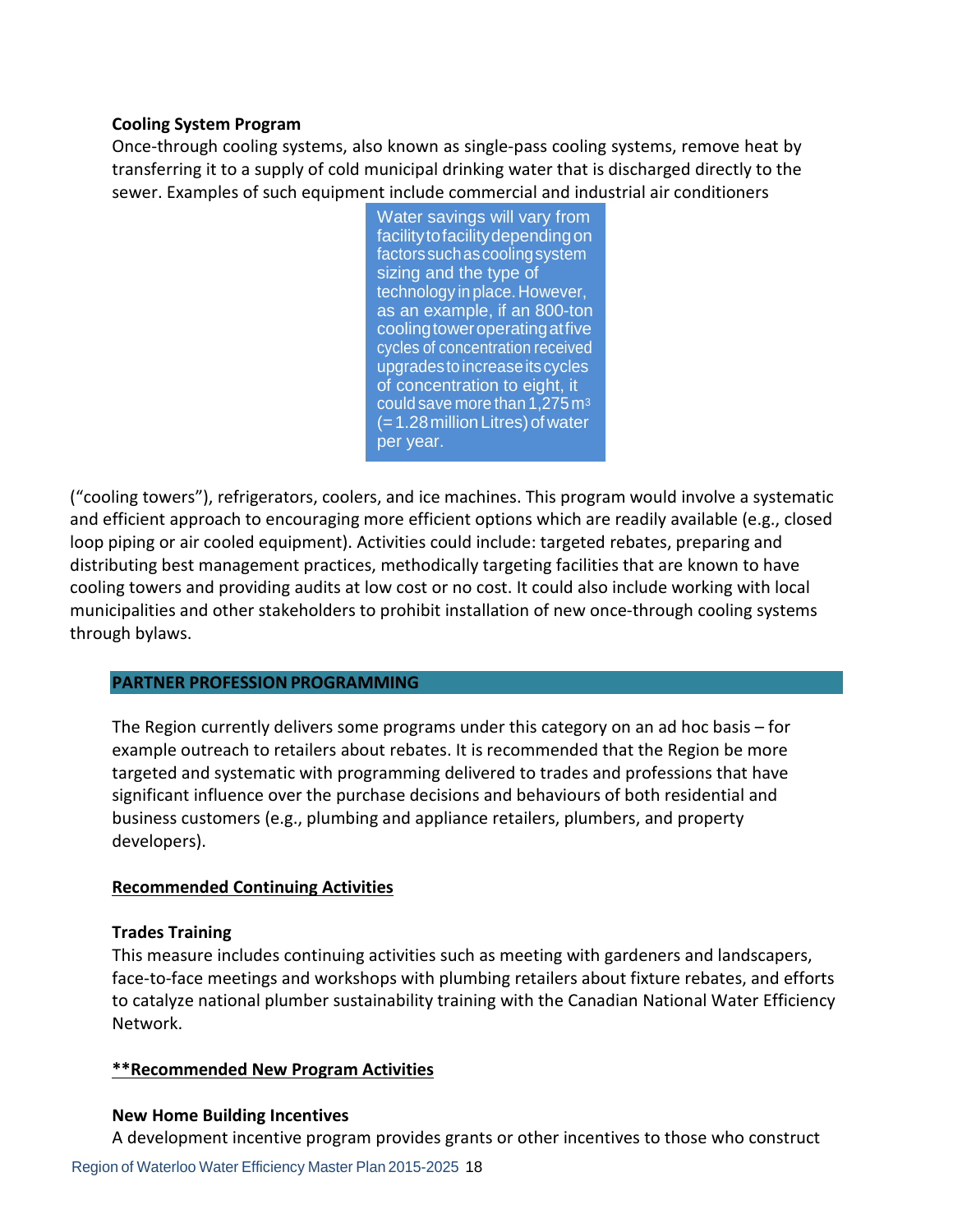high performance buildings. Low-impact development features are not always implemented due to poor awareness or fear of trying something new, and such programs can be used to foster water efficiency. Incentives under this program could include both direct and indirect market-driven incentives. The Region will work with local municipalities to investigate incentives that would support the building of new, water efficient homes. Specific details will be determined in the implementation plan.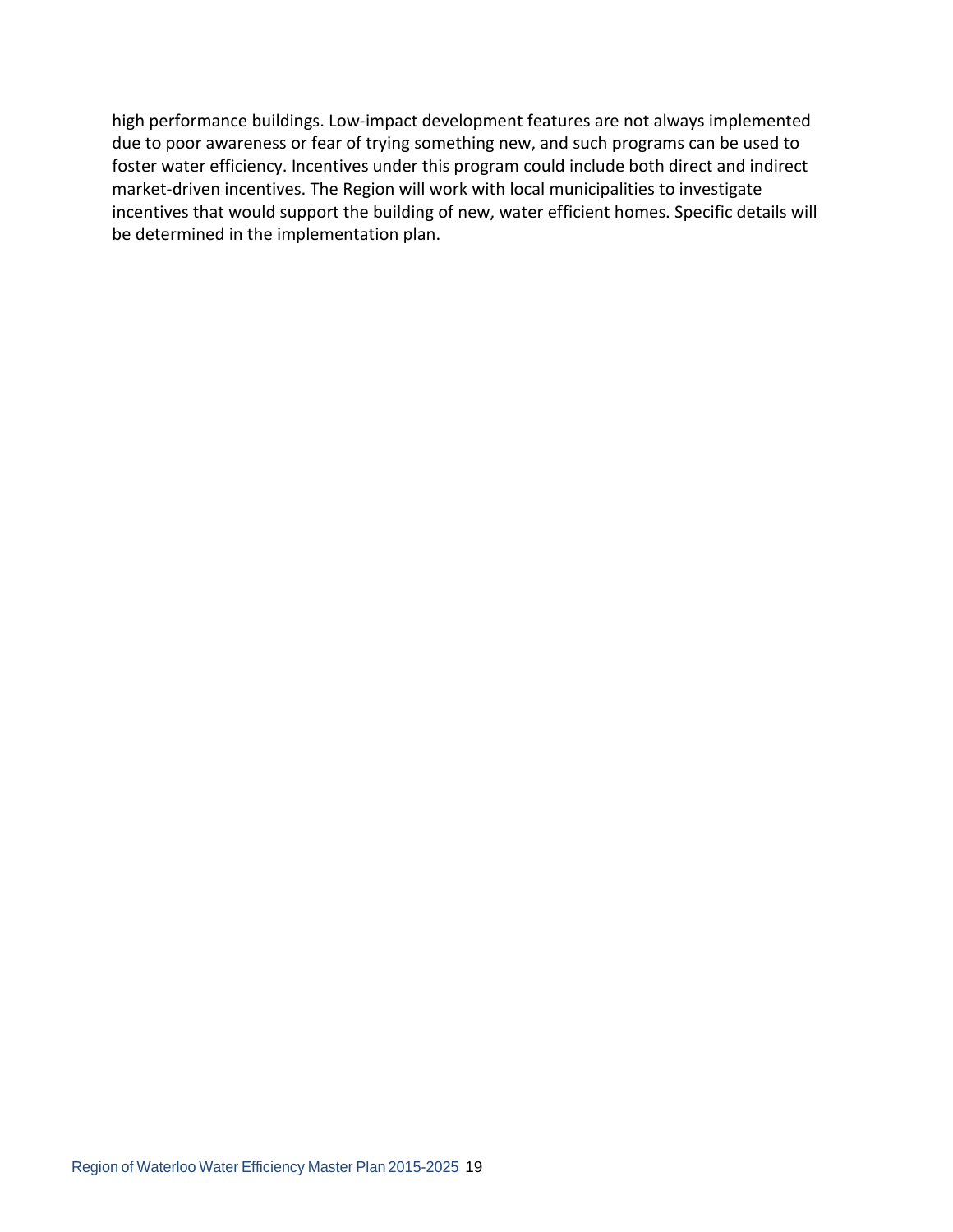#### **Plumber Sustainability Training**

Plumbers currently receive only a few hours of training in the area of sustainability at the apprentice level and have almost no opportunities for extension training after basic certification. In partnership with the Canadian National Water Efficiency Network, the Region recently completed a pilot project using the GreenPlumbers® program with 25 plumbers from the Region of Waterloo and the City of Guelph. Along with national market research completed in parallel, this work is helping inform development of an ongoing plumber sustainability training program for the Region. GreenPlumbers<sup>®</sup> is a training and accreditation program for professional plumbers focused on developing water efficiency awareness, upgrading skills, and bolstering their role in addressing sustainability challenges.<sup>5</sup>

#### **COMMUNITY-WIDE PROGRAMMING**

Measures in this fourth category affect the wider Region of Waterloo community. There is strong evidence from the 2013 Residential Telephone Survey that the community is on board with the Water Conservation By-Law, and water demand analysis indicates that the by-law is working and reducing peak demand. It is recommended that current activities continue, with enhancement of web-based tools and resources to further inform and engage water consumers.

#### **Recommended Continuing Activities**

#### **Water Conservation By-Law and Education**

This includes the By-Law (#07-069 and amendments) with one day per week lawn watering, up to six by-law officers as well as three summer students hired each year, and associated education and promotion activities.

#### **Pressure and Leakage Management**

The Region is looking across the integrated urban system to ensure there is appropriate pressure in the appropriate zone, and if not, how modifications can be made to reach that pressure. This program is ongoing, and includes partnering with and providing funding to cities and townships to improve their water distribution system leak programs. Additionally, as part of the research informing the update of this WEMP, water audits based on the International Water Association's best practice framework were conducted in Wellesley and North Dumfries. These analyses used water system data to calculate a range of operational and financial indicators, such as the infrastructure leakage index. These indicators are useful for assessing system efficiency and highlighting where the Region should place effort to improve system management. It is recommended that this type of analysis be conducted in othermunicipalities within the Region of Waterloo, with each municipality setting up their own targets for reducing water leakage.

 $5$  See [Link to Green Plumbers Training website](http://www.greenplumberstraining.org/)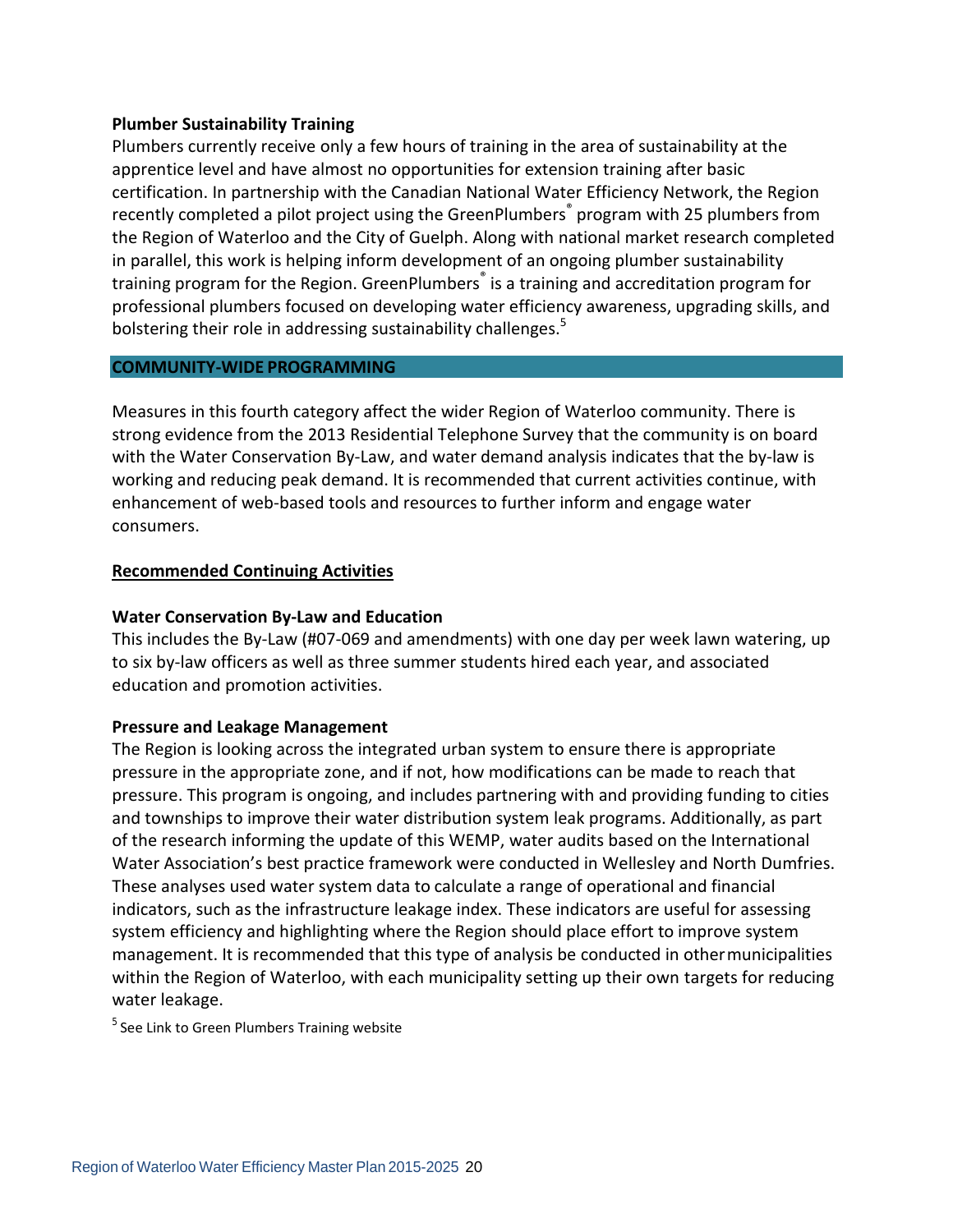It is important to note that local municipalities are responsible for managing their own distribution networks and that there are many different approaches to managing system loss and non-revenue water. How to go about doing so, and what level of resources to invest in these kinds of initiatives, is a local decision that must be informed by site specific data and operational considerations. Participation by local municipalities in the Region's efforts in this area is entirely voluntary and elective on their part.

In the 2013 Residential Telephone Survey, more residents are visiting the Region of Waterloo website forinformationaboutwater conservation – 37% of respondents, up from 12% in 2009. Participants in all three focusgroupsfeltanon-line trackingtoolisanessential first step for encouraging improved water efficiency in the Region's households.

#### **\*\*Recommended Program Enhancements**

#### **Enhanced Interactive Website and Communications**

This measure involves enhancing the existing Region of Waterloo water efficiency website and associated communications in order to increase engagement of the broader Region of Waterloo community. This could include elements such as a Water Conservation Blog to distribute information, videos, interesting articles, and links to events or other organizations to followers; adding short "how-to" videos or videos of water conservation success stories featuring residents, community leaders, and businesses; or using an interactive on-line calculator and tools to help residents become more informed about and track their household water use.

#### **RESEARCH AND DEVELOPMENT (ONGOING)**

#### **Water Softener Research – Sector: Residential**

Research commissioned by the Region in 2013 found that over 87% of single and semidetached homes have water softeners that consume water<sup>6</sup>. These appliances remove hard minerals that are typically found in groundwater. For homeowners, the benefits include reduced scale build up in fixtures and appliances, more efficient water heaters and more pleasing water for washing. Most water softeners use ion-exchange technology, which uses resin beads and a brine solution to remove hard elements. While these types of systems are quite effective at softening, they consume substantial volumes of water when they recharge day after day. Cumulatively across many households, they also add significant discharges of salt to the wastewater system (and subsequently to the receiving environment).

The Region has collaborated with the City of Guelph to help people make informed decisions when choosing a more efficient system. This includes educational materials such as pamphlets and a dedicated website [\(Link to Water Softener Facts website\)](http://www.watersoftenerfacts.ca/). These tools provide guidance on how to measure water hardness, estimate household consumption, and calculate required system size.<sup>7</sup>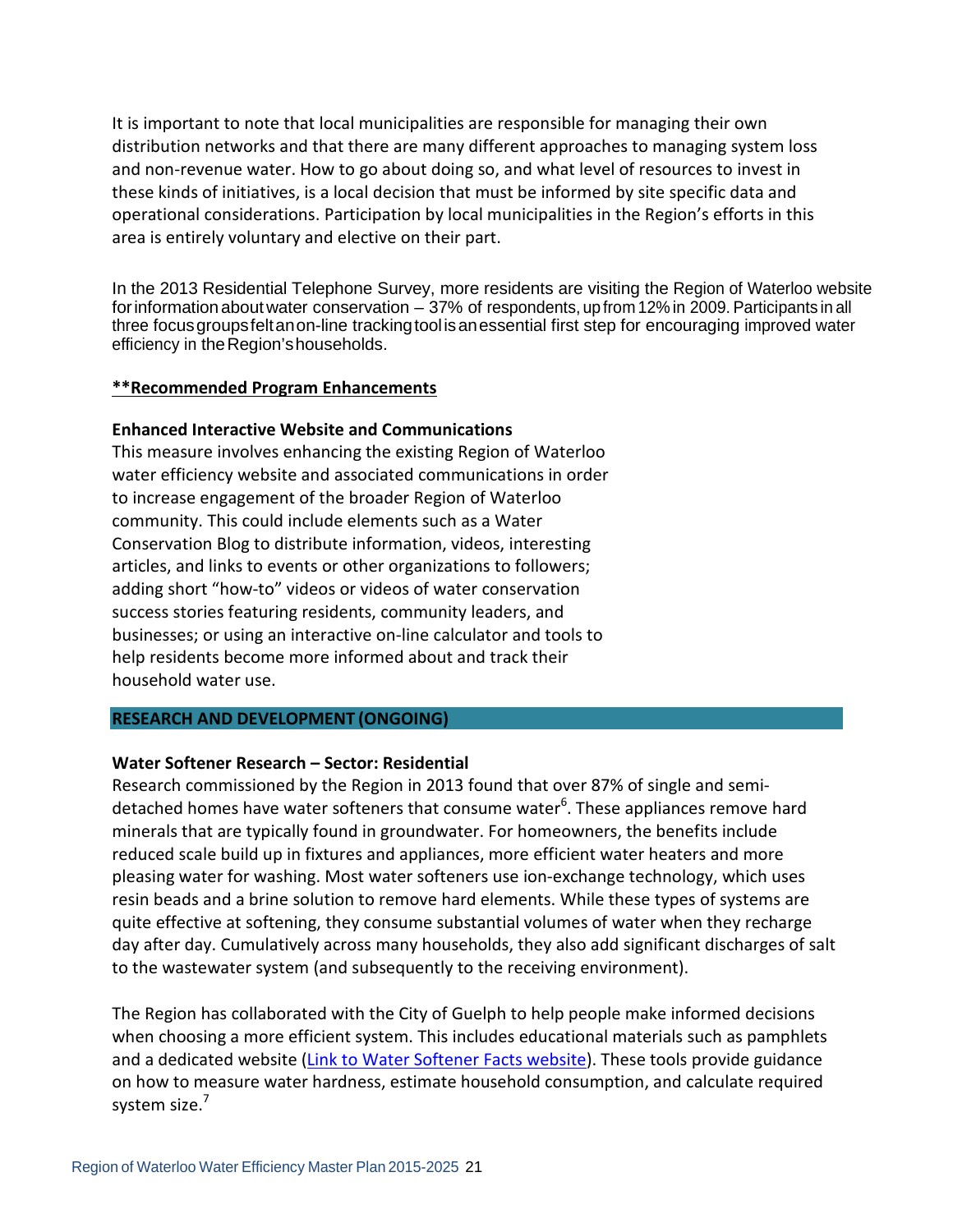<sup>6</sup> Aquacraft and NRC Inc. (2013). Residential End Uses of Water Study Update - Site Report. Prepared for the Region of Waterloo. Boulder CO, May 2013.

 $^7$  Region of Waterloo and City of Guelph. (2012). Water Softener Facts. Accessed 13 September 2013. Accessed a[tLink to water softener facts website](http://watersoftenerfacts.ca/)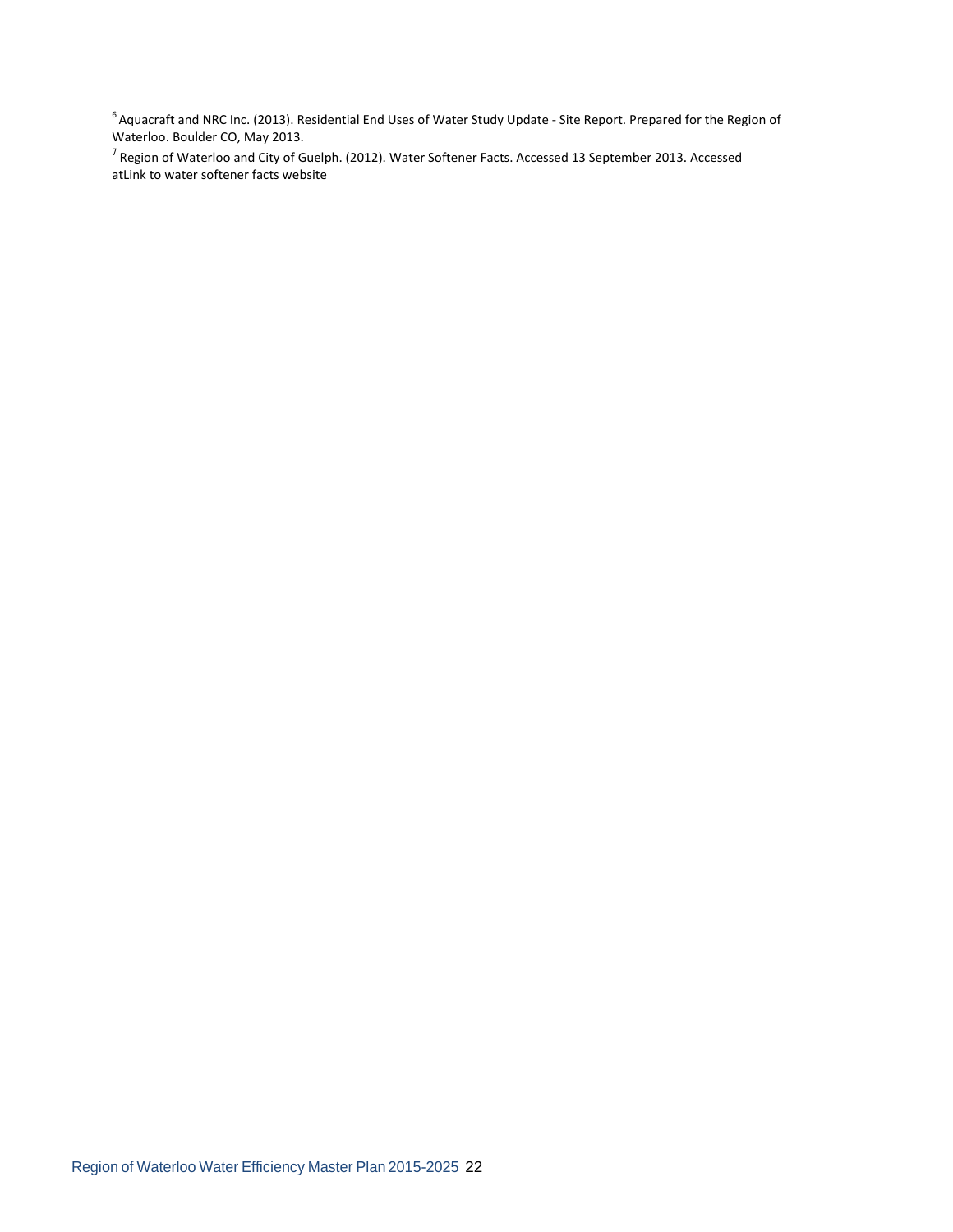In order to continue to improve the efficiency of water softeners in homes, this program involves maintaining or increasing efforts in the following areas: continued education and provision of information to retailers and homeowners on water softener best practices; support for research and development into new technology alternatives; and, advocacy for improved product performance standards.

#### **Water Softeners: A Water Consumer**

For every 1000 litres of soft water produced using ion-exchange, an average of 73 litres of regeneration water is expelled down the drains. It is estimated that there are over 111,500<sup>8</sup> systems currently in use in single detached and semi-detached homes throughout the Region, each producing 12m<sup>3</sup> of regeneration water on average per year. This equates to over 1.3 megalitres entering the sewer systems annually. In fact, this figure is conservative because it does not include contributions from additional water softeners found in low-rises and condominiums.

Whileeducationaleffortswillcertainlyresultingreaterefficiency,mostofthemodelsavailableonthe local market still use ion-exchange technology, and will therefore continue to consume water. Emerging systems, such as electromagnetic treatment and template assisted crystallisation, may prove to be effective alternative technologies that consume no water or salt at all. Although these technologies have limited domestic-scale testing and are not yet widely available, they offer great potential for reducing demand in the future. Hypothetically, if ion-exchange units in single-detached and semi-detached homes in the Region were phased out or replaced with "waterless" systems over a fifteen-year period starting in 2015, annual consumption of up to 1.7 megalitres could be avoided by 2030<sup>9</sup>. Savings would be even greater if systems in low rises, condominiums and other multi-family developments were also retrofitted or removed.

#### **Hot Water Recirculation System Research – Sector: Residential**

Homes with hot water recirculation systems have a pump that constantly circulates a small amount of hot water through the pipes from the heater to the farthest fixture and back to the heater. This way, water in the pipes is always hot, creating convenience for residents and no water is wasted while waiting for it to heat up. Newer systems include features such as programmable timers so that the pump only operates during selected hours, minimizing energy lost when hot water is in low demand (e.g., at night; mid-day). This measure involves conducting research into the effectiveness of these systems, similar to the work the Region has sponsored on water softener systems. Depending on the outcomes of the research, the Region may decide to offer rebates or other measures to promote installation of such systems.

<sup>8</sup> Number of homes was calculated using population projections from: Region of Waterloo (2013). Year end 2012 population and household estimates for the Region of Waterloo. Prepared by Planning, Housing and Community Services. Accessed at: [http://www.regionofwaterloo.ca/en/doingBusiness/resources/2013\\_YEAR\\_END\\_2012\\_POPULATION\\_AND\\_HOUSEHOLD\\_ESTI](http://www.regionofwaterloo.ca/en/doingBusiness/resources/2013_YEAR_END_2012_POPULATION_AND_HOUSEHOLD_ESTIMATES_FOR_THE_REGION_OF_WATERLOO.pdf) [MATES\\_FOR\\_THE\\_REGION\\_OF\\_WATERLOO.pdf](http://www.regionofwaterloo.ca/en/doingBusiness/resources/2013_YEAR_END_2012_POPULATION_AND_HOUSEHOLD_ESTIMATES_FOR_THE_REGION_OF_WATERLOO.pdf) (Accessed on 24 September 2013).

 $9$ This estimate takes additional savings from not installing into housing stock growth into account and is based on savings in the year at the end of the period. Average annual savings over a 15-year phase out period equals approximately 1.1 m<sup>3</sup>/year.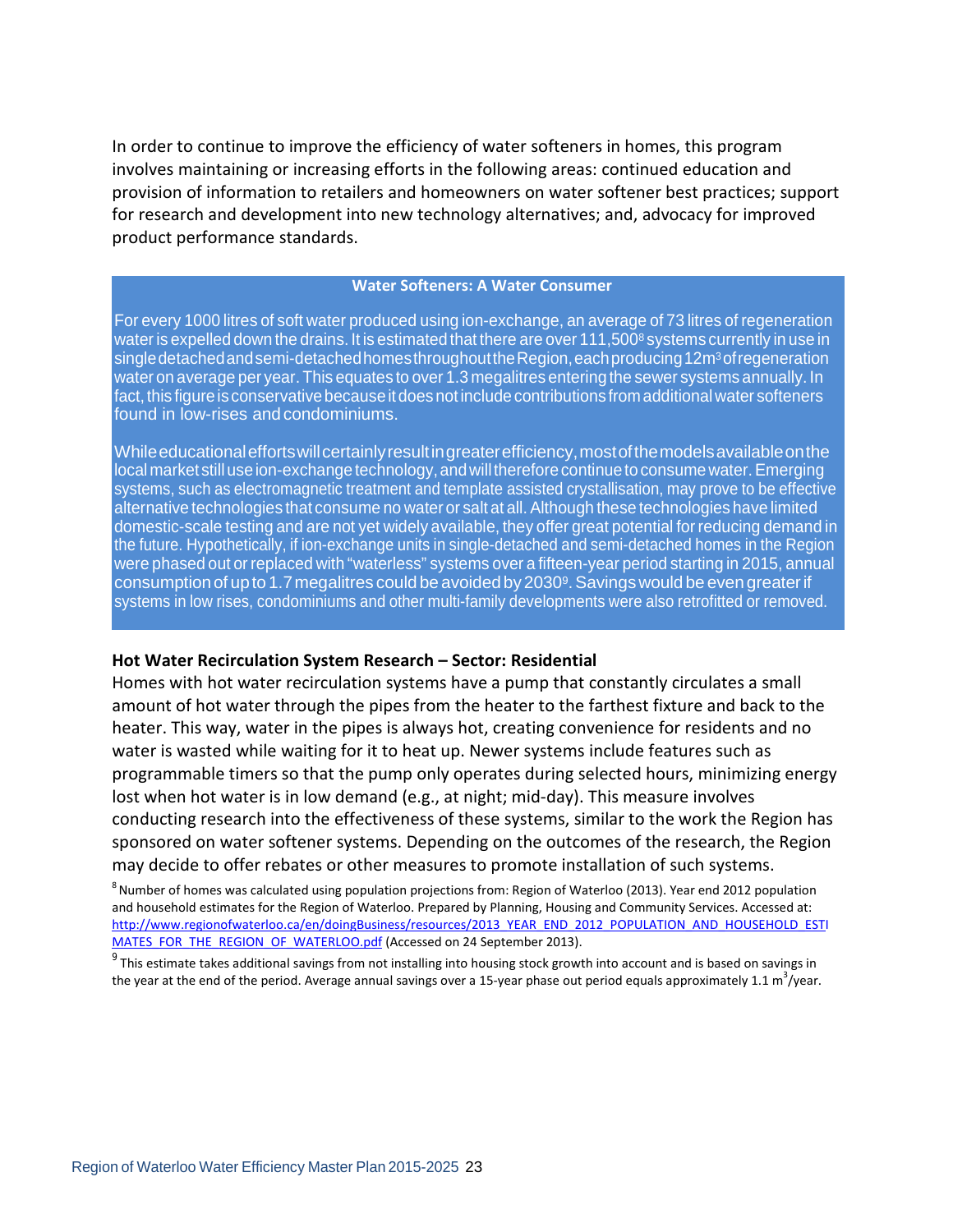#### **Commercial Sub-Metering Education and Advocacy – Sector: CII**

When individual organizations are billed based on actual consumption, they are more likely to reduce demand to lower their costs. Monitoring businesses and multi-family residential units individually also yields data that are useful for billing by consumption, highlighting high-volume users, designing education and awareness campaigns, and providing incentives to reduce consumption. Installation of sub meters in individual CII establishments, such as stores and restaurants in strip malls, is already being implemented in new developments, where the infrastructure can be more easily incorporated into building design. Ideally, all existing and new establishments with multiple independent businesses would be sub-metered, with a meter for each business. However, retrofitting existing infrastructure to install sub-meters is a costly endeavour that may not be practical in all situations. This measure involves working with local municipalities to identify opportunities where sub-metering of buildings such as strip malls can practically be retrofitted. It can also include encouraging large industrial complexes to submeter according to different segments of their plant, allowing identification of which areas in the plant are using the most water – an activity that can be cost-shared under the W.E.T. Program.

In some cases, these kinds of meters can be installed within customers' properties and be used for internal data collection and cost apportionment purposes. However, it should be noted that management of CII customer meters used for billing purposes is typically a responsibility of local municipalities. As a result, any efforts in this area will need to be undertaken in partnership with the responsible cities and townships.

#### **Landscape Topsoil Depth Advocacy – Sector: Community-Wide**

If topsoil is too shallow, poor root development hinders a plant's ability to access water and the soil's storage capacity is reduced, resulting in the need for more frequent irrigation. Research shows that deeper topsoil (e.g., 12 inches) can lead to a lower watering frequency and reduced storm-water runoff. Regulating topsoil thickness would ensure that all new developments implement best practices in soil management. By-laws regulating topsoil thickness would benefit the Region most during the annual peak demand period, where it would help to reduce consumption from irrigation. Most local municipalities within the Region will already have some regulatory provisions around topsoil, and they would be responsible for implementation and enforcement of this measure. As such, this research program's first task would be to inventory current implementation across the Region and the receptiveness of cities, townships, developers and residents to a topsoil thickness code.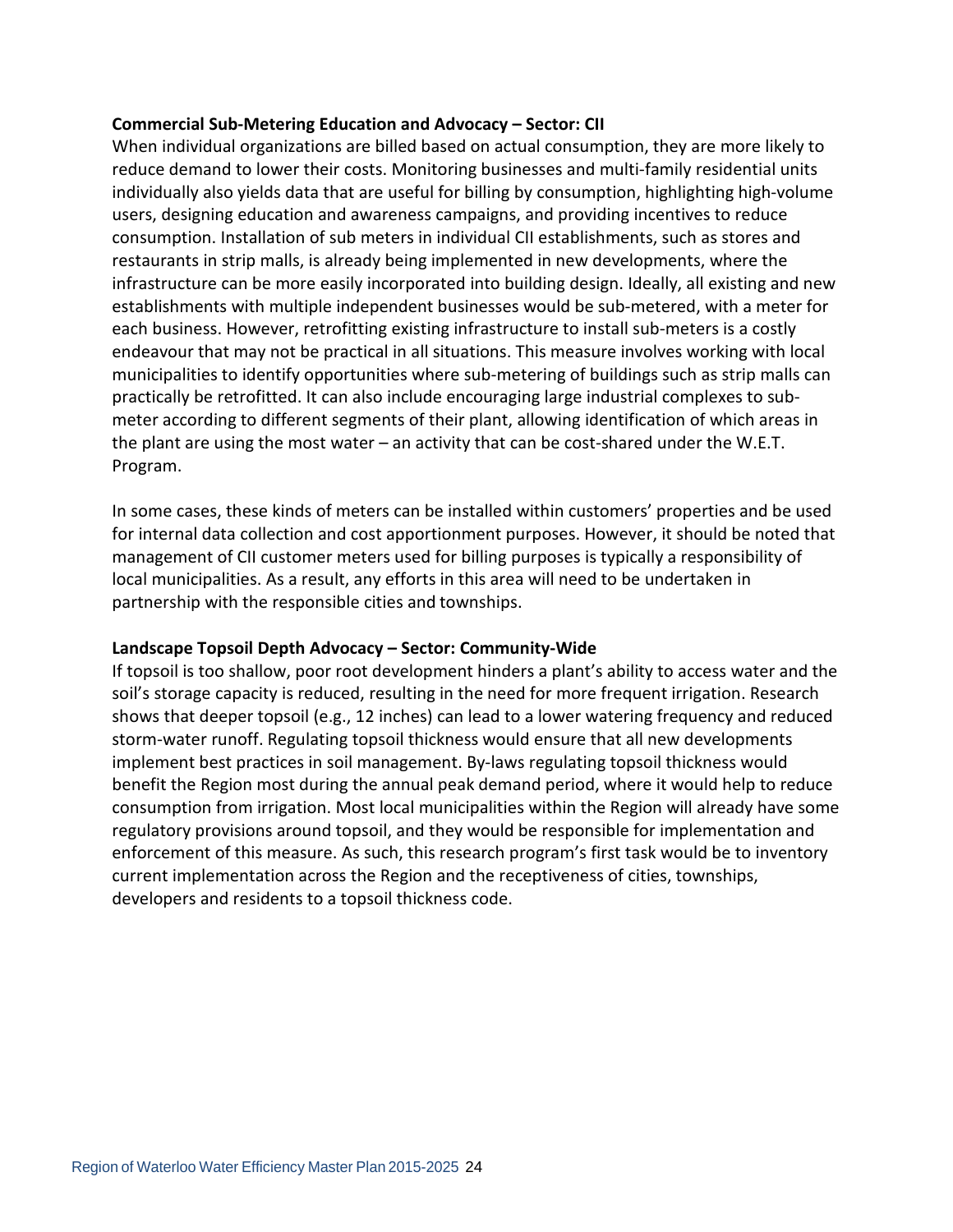## <span id="page-30-0"></span>**Recommended Allocation of Effort**

The recommended level of programming effort is to apply the available capital budget to measures roughly in proportion to sectoral demand (see Figure 2, this document, and *Technical Memo #5*). This is the most equitable approach, and spreading resources more evenly across sectors minimizes risk from failure in any one program area. Figure 6 shows the recommended percent budget allocations for Water Efficiency Program elements. Allocation is generally proportionate to the total potential savings – e.g., programs with large savings potential receive significantly more funding while activities or programs with relatively smaller potential savings receive less.

<span id="page-30-1"></span>

More information about how this budget was derived (and some alternative scenarios that were also explored) can be found in *Technical Memo #5*.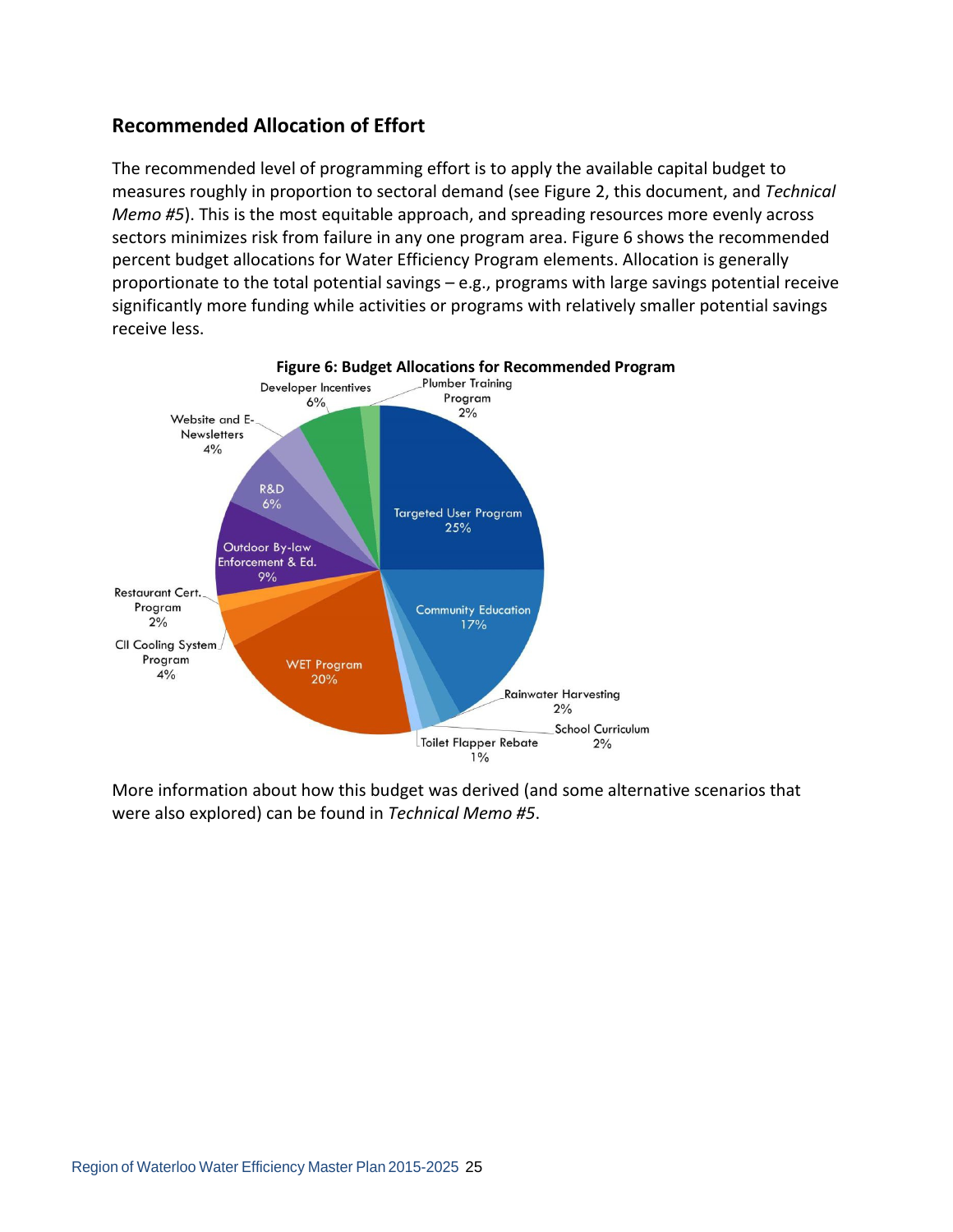## <span id="page-31-1"></span><span id="page-31-0"></span>**Section 3: Program Benefits**

#### **Water Savings**

The following water savings analysis is based on the level of programming effort described in the previous section. Modelling estimates indicate that by the end of the water efficiency program in 2025, the annual savings will reach 1,370 megalitres<sup>10</sup> (ML) per year (Figure 7), which equates to 3,754  $m<sup>3</sup>$  saved per day.

<span id="page-31-2"></span>

Savings from the conservation program and building code will lead to lower total system production in the future. In Figure 8, the three lines represent production estimates for: the unadjusted baseline (blue); baseline minus savings from the Ontario Building Code and natural replacement of fixtures and appliances with more efficient models (red); and, additional savings from the conservation program (green). By 2025, the program will have achieved an estimated cumulative total savings of 9,023 ML.

<span id="page-31-3"></span>

#### **Figure 8: Estimated Total System Production**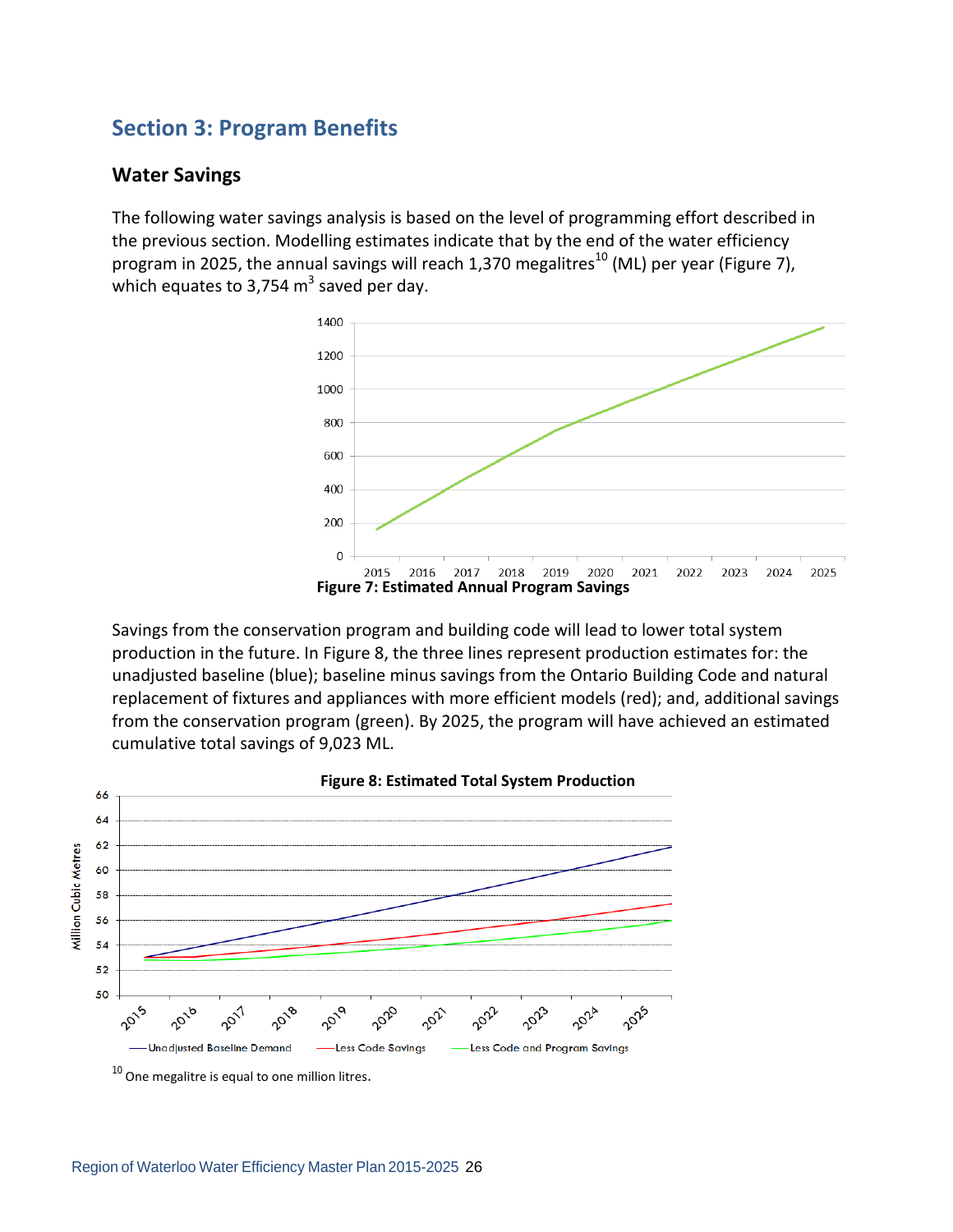According to modelling estimates, per capita consumption in single family residences will consistently decrease each year to 168 Lcd by 2025 (Figure 9).

<span id="page-32-1"></span>

**Figure 9: Estimated Residential Litres per Capita per Day**

#### <span id="page-32-0"></span>**Financial Benefits**

The program will achieve a number of financial benefits for both the Region and retail water service providers, and in turn for the community. Most notably, it will allow for the deferral of future capital investment in new bulk supplies. It is estimated that, in simple least cost planning terms, the 2015 to 2025 program cost will equate to \$1.81 per litre per day.<sup>11</sup> This compares favourably to the 2006 estimated cost of \$2.00 per litre per day for the Ayr Drinking Water Supply Expansion (Region of Waterloo, 2012).<sup>12</sup> The same cost comparison for conservation efforts made between 2007 and 2011 contributed to the deferral of approximately \$100 million in water capital expansion projects. Savings from the future program will continue to defer this need for capital expansion, making demand-side management an attractive investment.

Specifically, program water savings will reduce operating costs through lower demands for energy used in pumping and chemicals used for treatment. Financial modelling shows that by 2025, the Region will achieve a cumulative savings of approximately \$1 million (2015 dollars) for avoided supply and \$1.5 million (2015 dollars) for avoided wastewater. This equates to a total cumulative operational savings of \$2.5 million (2015 dollars) for the entire program.<br><sup>11</sup> This reflects the initial program cost and may vary slightly over time due to factors such as free ridership and decay in

education related savings.

 $^{12}$  Region of Waterloo (2012). Water Efficiency Master Plan Progress: 2007 – 2011. Prepared for Water Efficiency Advisory Committee. Report E-12-031. 28 March 2012.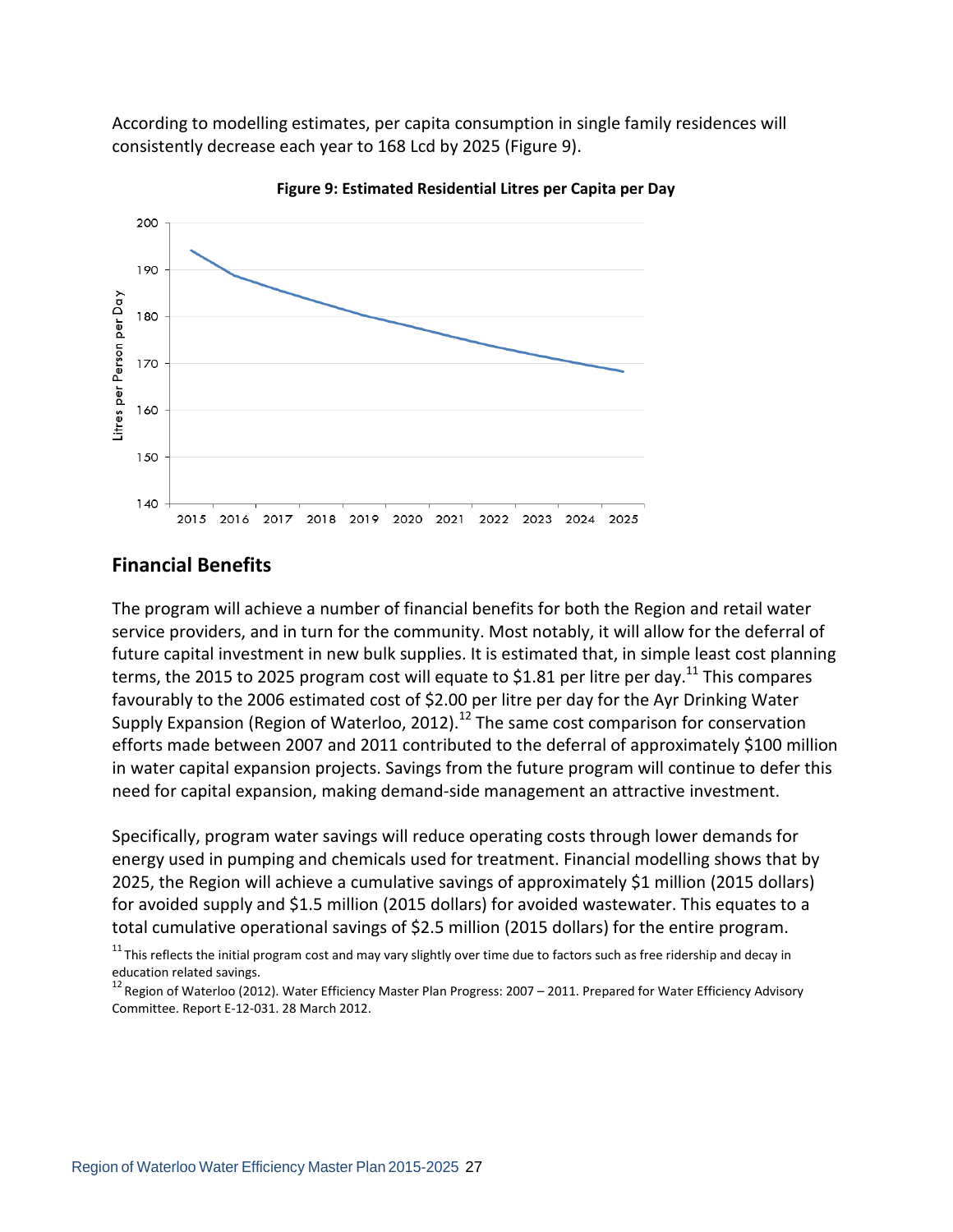## <span id="page-33-0"></span>**Ecological Benefits**

#### **Greenhouse Gas Mitigation**

Water use in the Region results in greenhouse gas emissions from activities in three areas:

- Supply pumping and treating water that is supplied to customers;
- Wastewater pumping and treating wastewater that is used by customers; and,
- Heating e.g., hot water used in the home.

The volume of water saved in each of these three areas was determined using results from the water savings model. Total greenhouse gas (or  $CO<sub>2</sub>e$ ) savings by activity were then calculated using latest research on emissions factors and energy intensities for Ontario by the Polis Project on Ecological Governance (Maas, 2009).<sup>13</sup>

By 2025, it is estimated that the Region's program will be saving 1,176 tonnes of  $CO<sub>2</sub>e$  per year (Figure 10). The sum of the annual savings over the 11 year period equates to 7,700 tonnes of CO2e, which is a significant contribution for the Region towards reaching its 2019 emissions targets.

<span id="page-33-1"></span>

13 Maas, C. (2009). Greenhouse Gas and Energy Co-Benefits of Water Conservation. *POLIS Research Report 09-01, March 2009.*  Accessed at [Link to Polis Water project website/](http://poliswaterproject.org/sites)default/files/maas\_ghg\_.pdf Accessed on 29 October 2013. These supply activity energy intensities are comparable to results in an independent study carried out for the Region by Stantec. (Stantec. (2011). Water Demand Forecasting Report. Prepared for the Region of Waterloo for the Water Supply and Distribution Operations Master Plan. Report Number 1611 10918 Kitchener ON, September 2011.)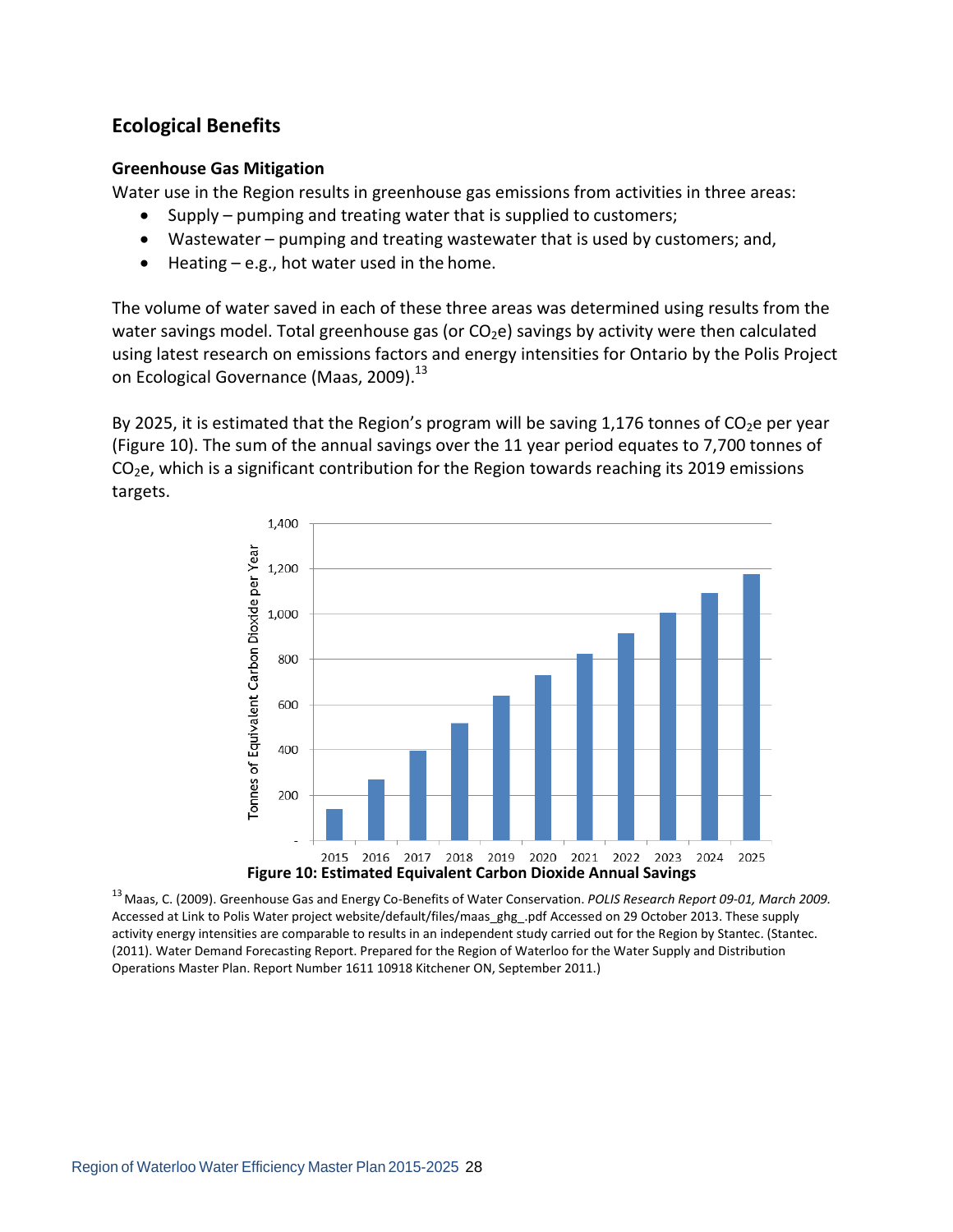#### **Other Ecological Benefits**

Other ecological benefits associated with the program include:

- Avoided environmental impacts from construction of new bulk supply infrastructure;
- Reduced aquifer withdrawals, resulting in greater water availability downstream for fish and aquatic ecosystems;
- Reduced chemical use in water treatment;
- Reduced point source wastewater disposal to the environment;
- Benefits for stormwater attenuation and improved groundwater recharge from rainwater harvesting; and
- Reduced salt discharges to wastewater systems, and ultimately the receiving environment, from reducing use of ion exchange water softeners.

## <span id="page-34-0"></span>**Social and Community Benefits**

#### **Enhanced Customer Service**

The program is a vehicle to improved relationships between water service providers and customers. It also provides opportunities for residents to gain an improved understanding of where their water comes from. Between 2003 and 2012, program staff had direct contact with over 25,773 residents through various forums and will maintain this level of community engagement in the new program.

These direct communication channels, as well as indirect contact points through print media, mass media and the internet, operate with the following objectives:

- Promote the intrinsic value of water as a resource to be conserved and protected;
- Educate audiences about water conserving behaviours;
- Educate audiences about Region-specific plans, programs and incentives; and,
- Trigger actions that result in measurable water savings (Region of Waterloo, 2012)<sup>14</sup>.

#### **Enhanced Regulatory Compliance**

Delivery of the program also ensures that the Region and local municipalities maintain their social licences by complying with relevant regulatory requirements (see box below). Having a robust water efficiency program in place enhances compliance with requirements under all of these Acts.

 $14$  Region of Waterloo (2012). Water Efficiency Master Plan Progress: 2007 – 2011. Prepared for Water Efficiency Advisory Committee. Report E-12-031. 28 March 2012.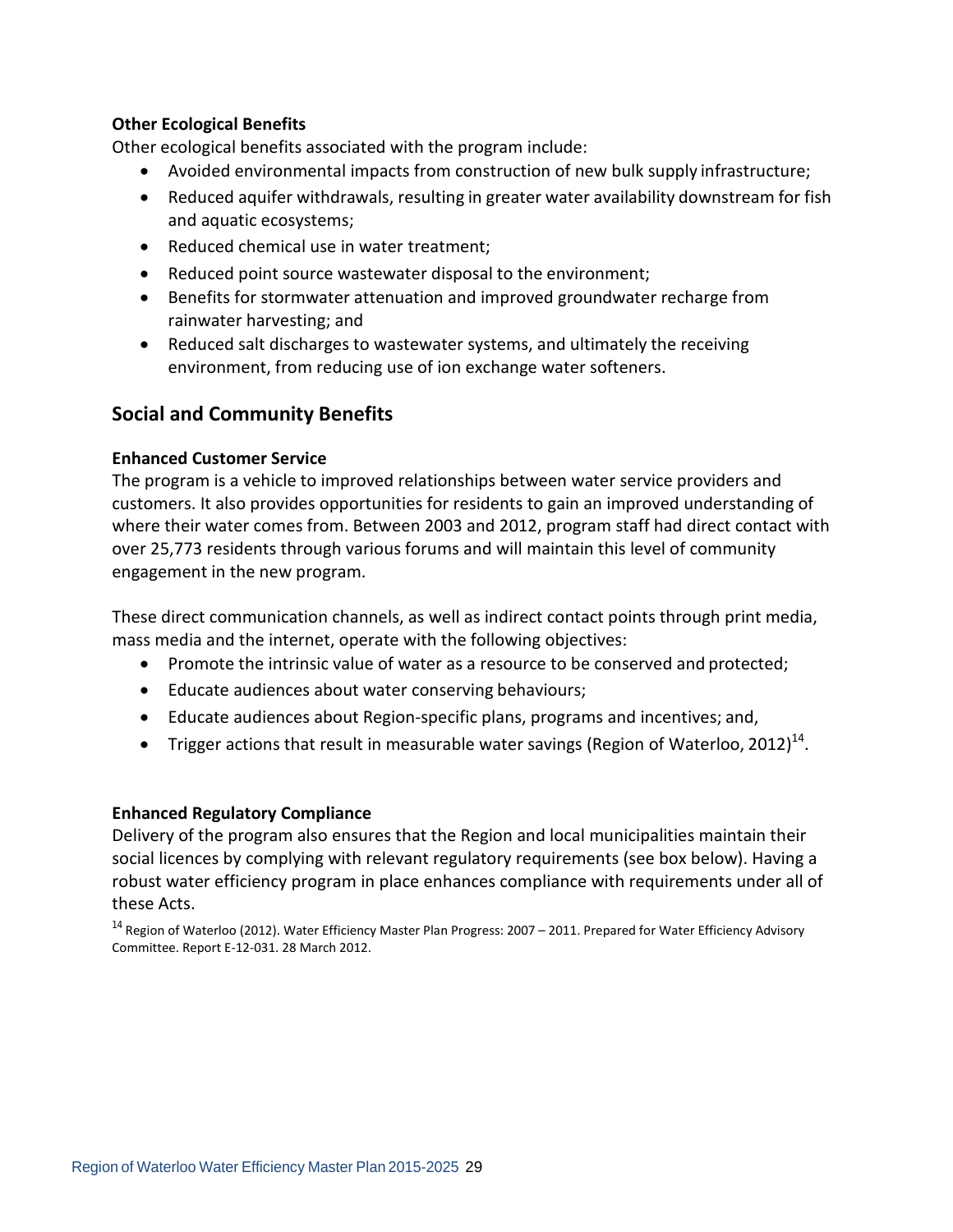#### **Ontario Regulations Relevant to Water Supply and Conservation**

The*OntarioWaterResourcesAct(1990)*WaterTakingandTransferRegulation – requirespermit applicantstosubmit a listofbestmanagementmeasuresandpracticesinwaterconservationthat they have or will be undertaking.  $15<sup>5</sup>$ 

The*WaterOpportunitiesandWaterConservationAct(2010)*– requiresmunicipalitiestoprepare watersustainabilityplansthatincludeanassetmanagementplan, a financialplan, a water conservationplan, strategiesformaintainingandimprovingtheservice, a riskassessmentand other prescribed information.<sup>16</sup>

The*PlacestoGrowAct(2005)*andresulting*GrowthPlanfortheGreaterGoldenHorseshoe*– has a policy (Policy 3.2.5(4a)) that states construction or expansion of municipal or private communal waterandwastewatersystems shouldonlybeconsideredwhenstrategiesforconservationand other demand management initiatives are being implemented.

#### **Other Social and Community Benefits**

Other social benefits associated with the program include:

- Stimulation of innovation for example, through the Region's support for nationally relevant R&D projects including the water softener testing facility, the Residential End Use Study, and the plumber sustainability training;
- Improved resiliency to drought;
- Greater retention of water in reservoirs in summer for firefighting and other emergency needs; and
- Promotion of a broader environmental stewardship ethic in the community.

<sup>15</sup> Ontario Ministry of Environment (2005). Green Facts: New Water Conservation Requirements for Permits to Take Water. October 2005. Accessed a[t http://www.ene.gov.on.ca/stdprodconsume@resources/documents/resource/std01\\_079464.pdf.](http://www.ene.gov.on.ca/stdprodconsume%40resources/documents/resource/std01_079464.pdf) Accessed on 28 October 2013.

<sup>16</sup> Province of Ontario (2012). Water Conservation and Efficiency Goals, Objectives and Programs. Prepared by the Ministry of the Environment, Land and Water Policy Branch and Ministry of Natural Resources Biodiversity Branch, Toronto, ON. Accessed a[t Link to ministry of energy websiter](http://www.ene.gov.on.ca/stdprodconsume/groups/lr/%40ene/%40resources/documents/)esource/stdprod\_101247.pdf Accessed on 1 May 2013.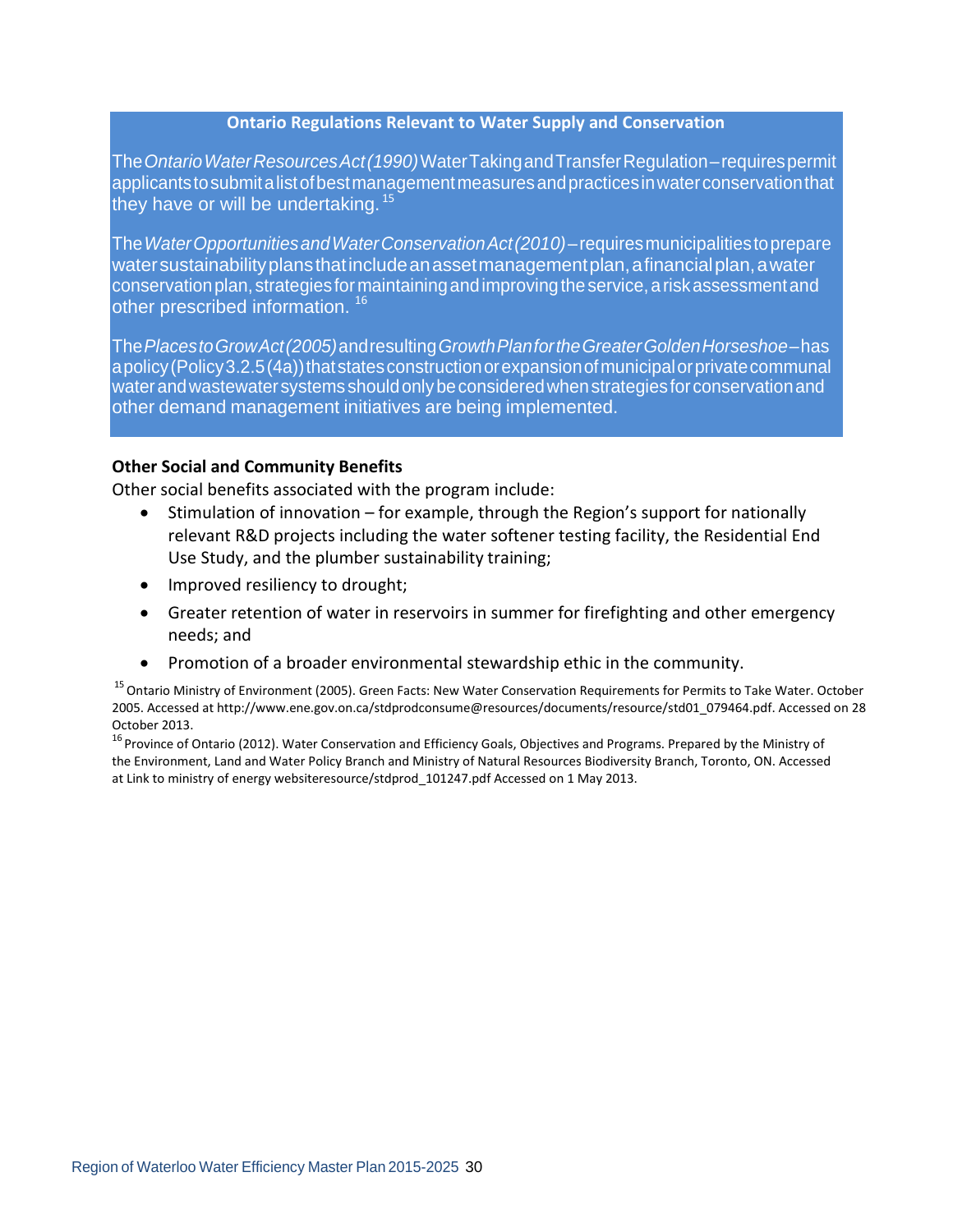## <span id="page-36-0"></span>**Section 4: Implementation**

## <span id="page-36-1"></span>**Budget Implications**

For modelling purposes, it was assumed the Region's Water Efficiency Program had a fixed budget of \$1,300,000 (in 2013 dollars) for the 2015 to 2025 period. Of this, \$500,000 is allocated to operational expenditures, such as staffing, and the remaining \$800,000 would be available for capital investments in specific conservation initiatives, measures, and programs in the community. These figures were based on historical budget availabilities and allocations provided by the Region.

Recommended budget allocations for the four program categories in the WEMP (20015-2025) are displayed in Table 2 (budget for the research and development program is included within its relevant sector). This allocation will likely vary on an annual basis depending on the planned program focus for a given year. Budget reports will be brought forward on an annual basis by staff for any allocation adjustments needed while keeping within budget parameters.

| <b>SECTOR</b>              | <b>ALLOCATION</b> |
|----------------------------|-------------------|
| Residential                | 47%               |
| CII                        | 26%               |
| <b>Community Wide</b>      | 19%               |
| <b>Partner Professions</b> | 8%                |
| <b>TOTAL</b>               | 100%              |

#### **Table 2: Budget Implications for Proposed Water Efficiency Program**

## <span id="page-36-2"></span>**Roles and Responsibilities**

The Water Efficiency Advisory Committee (WEAC) will continue its advisory role at key stages of the Water Efficiency Master Plan implementation, from 2015 to 2025. Staffing at the Region's Water Efficiency Department will remain consistent with key roles that include:

- Manager, Water Efficiency
- Technologist, Water Efficiency (Commercial, Industrial, Institutional Programs)
- Communications Coordinator, Water Efficiency (all programs)
- Coordinator, Water Efficiency (residential programs)
- Program Assistant Water Efficiency (support all programs)
- Student, Water Efficiency (3 seasonal by-law)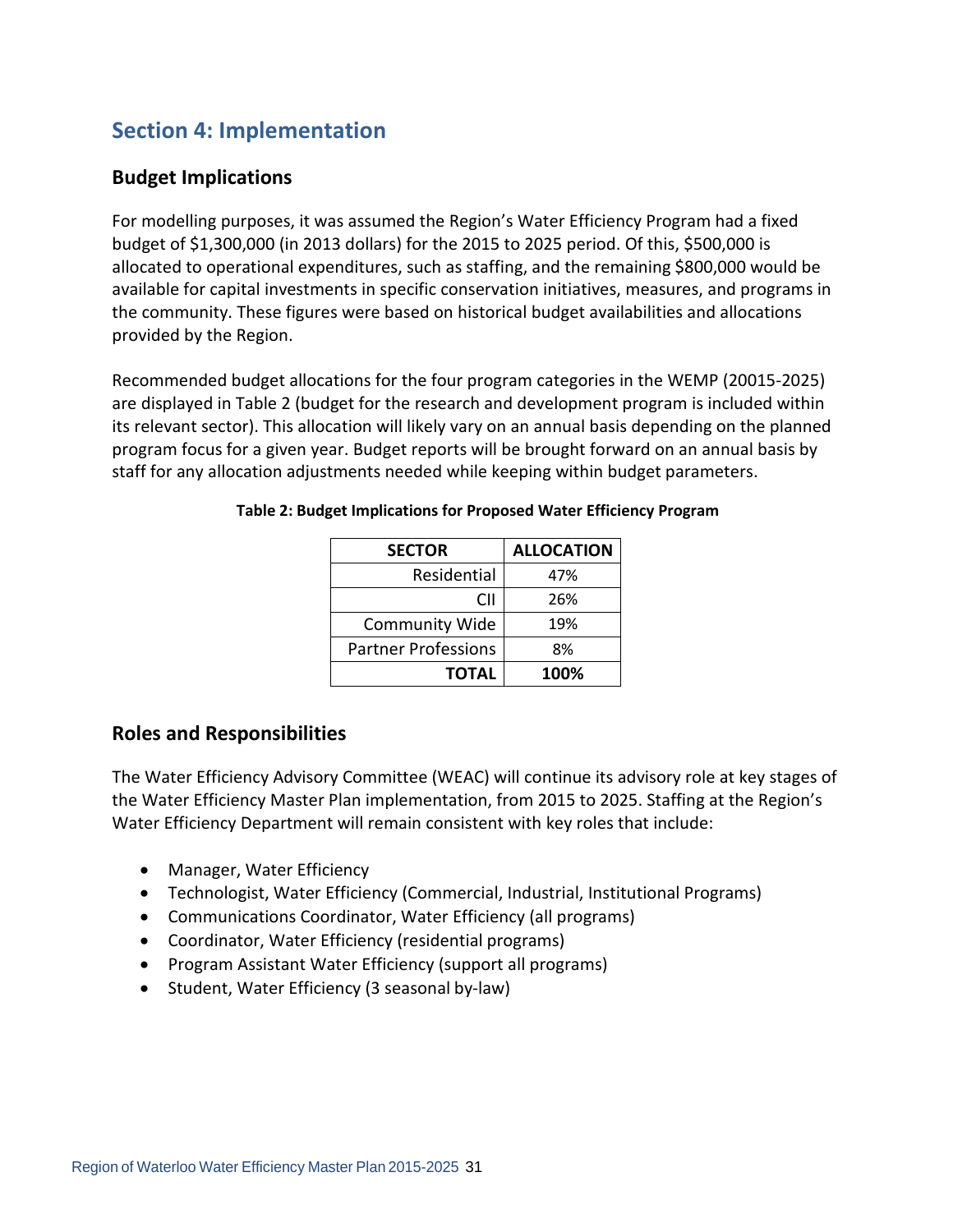The Region of Waterloo is committed to continuing its position as a leader and innovator in water efficiency. Partnerships and cooperation will be essential to achieve the goals outlined in the WEMP (2015 to 2025), with both partner professions and across the two levels of the Region's municipal system. The formation of a CII Advisory Board with CII representatives could help advance programming in the Commercial, Institutional and Industrial sectors.

## <span id="page-37-0"></span>**Schedule and Tasks**

Detailed implementation plans for each proposed new measure will be required after approval of the Water Efficiency Master Plan. These will clearly identify the specific target audiences, desired messages and behaviours, general approach, implementation tasks and responsibilities, timing, and measures to assess progress. Feedback from participants at the Stakeholder Workshop (June 2013) and focus groups (July 2013) will be important in developing these more detailed plans. Other approaches, such as Community-based Social Marketing, could be useful in the implementation of many new measures proposed in the Residential sector (see *Technical Memo #4*, Appendix 2).

The Water Efficiency Master Plan will be reviewed annually, with performance measured against the desired targets documented in the Plan.

## <span id="page-37-1"></span>**Looking Forward**

What is documented in this Plan is the beginning, not the end, of our journey to improved water efficiency across the Region of Waterloo. This WEMP is a "living" document – one that is flexible, adaptable, and responsive to changes in technology, awareness, and other factors that will occur during the 10 year implementation period. Throughout the 10 years of this Plan, we will continually be looking forward as to where the WEMP needs to evolve. We will continue to explore up-and-coming areas of water efficiency, such as the feasibility of variable water rates, best-practices in residential rainwater harvesting systems and water softeners as technology evolves and costs decrease, and areas for further education and awareness. At the end of the 10 year period of the WEMP 2015-2025 we will be well positioned for the next phase to reach even stronger water efficiency targets in the future.